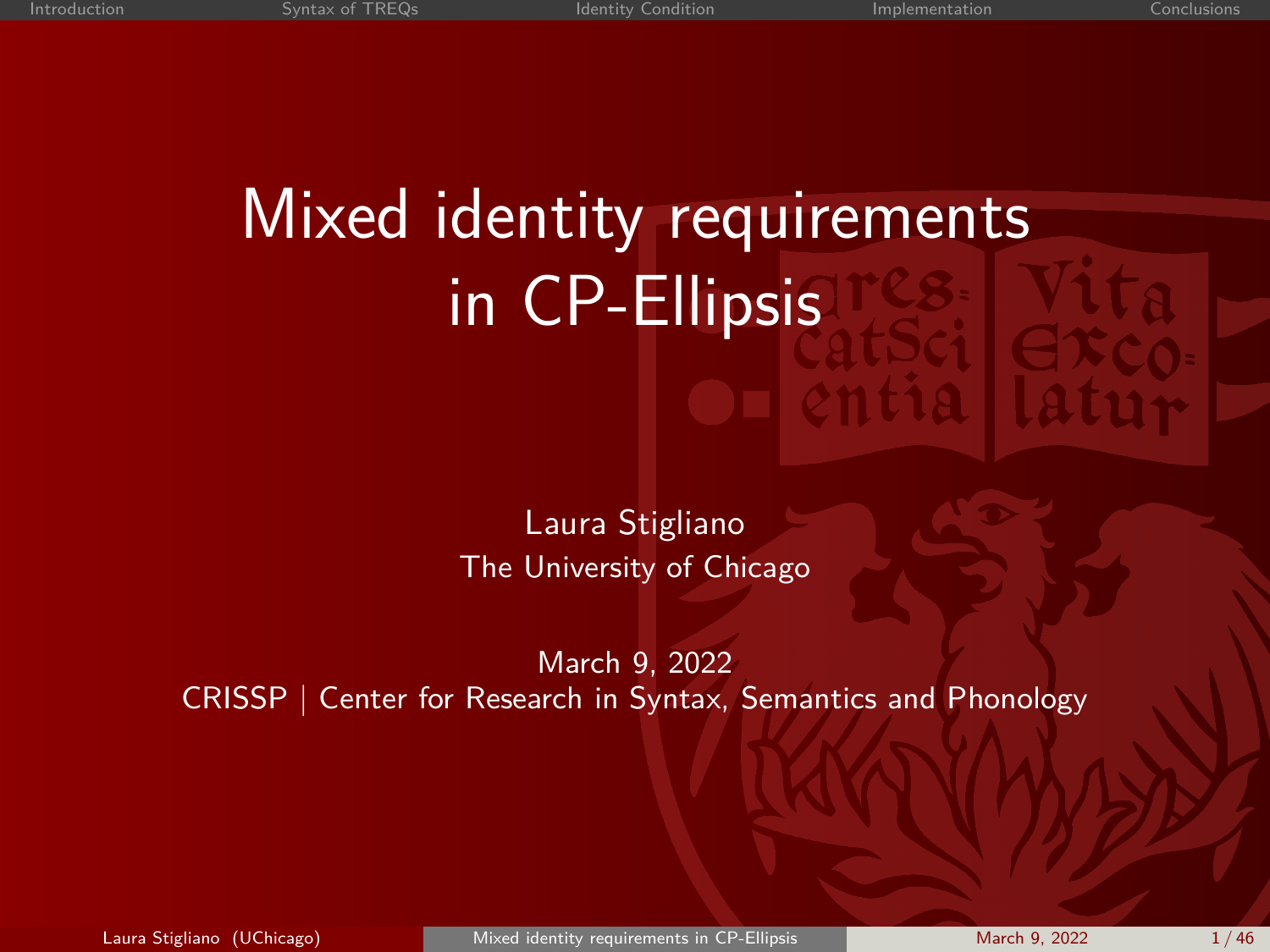<span id="page-1-0"></span>QUESTIONS:

- What type of identity is needed to license ellipsis?
	- What type of mismatches are allowed under ellipsis?

Goals:

- $\blacksquare$ Account for different types of ellipsis in an uniform way
	- Provide an analysis that's not construction specific

Empirical domains:

- **TP-ellipsis (i.e. clausal ellipsis)** 
	- **P**-stranding  $\rightarrow$  Sluicing, Fragment Answers, Stripping, Pseudostripping, Split Questions, Bare-argument ellipsis
- CP-ellipsis
	- **Topic Remnant Elided Questions** (TREQs)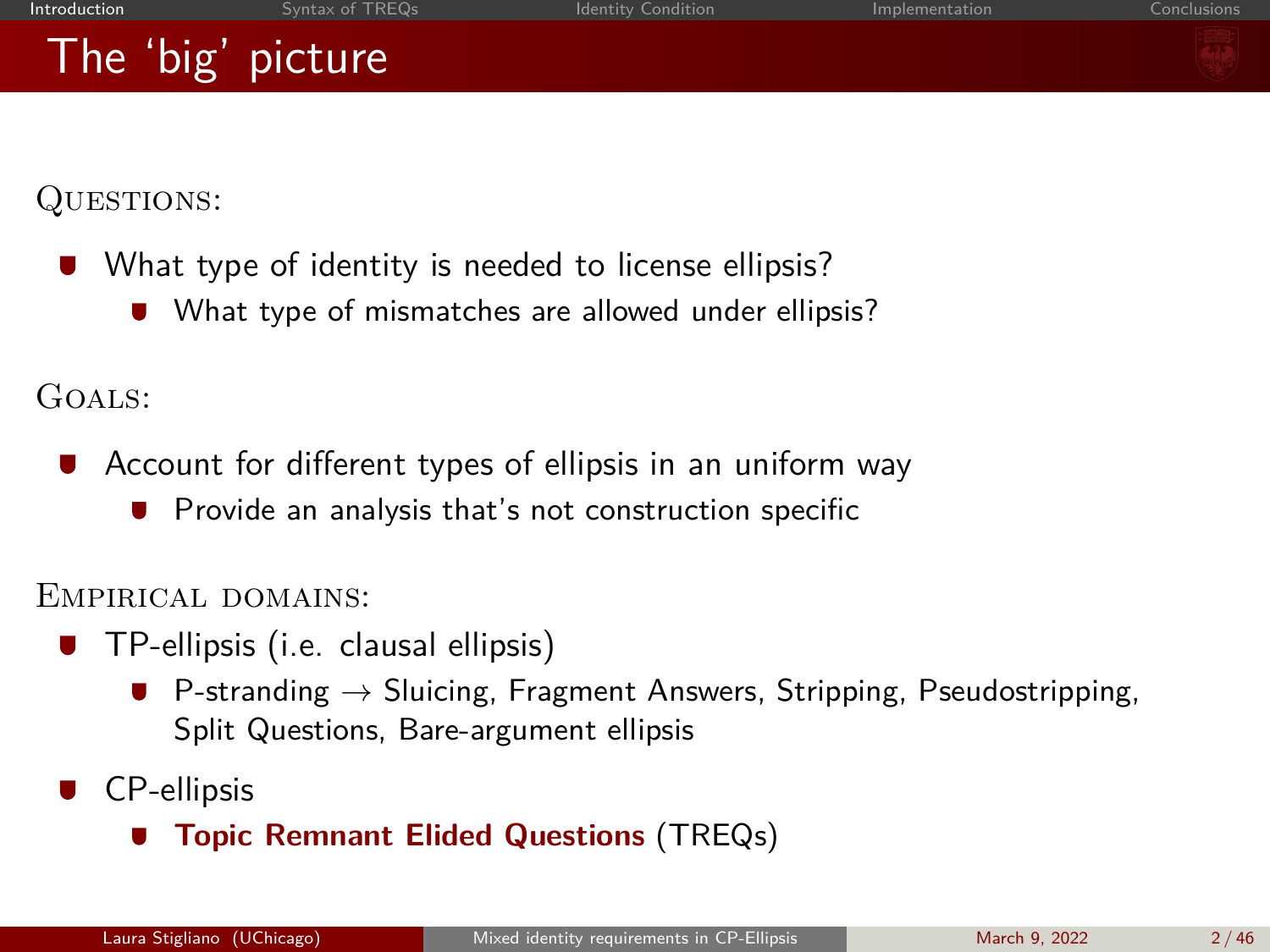## Landscape of CP-Ellipsis in Spanish

### TREQs – Topic Remnant Elided Questions

|          | wh-question meaning  | polar question meaning |
|----------|----------------------|------------------------|
| Root     | <b>Root wh-TREOs</b> | Root polar TREQs       |
| Embedded | Embedded wh-TREQs    | Embedded polar TREQs   |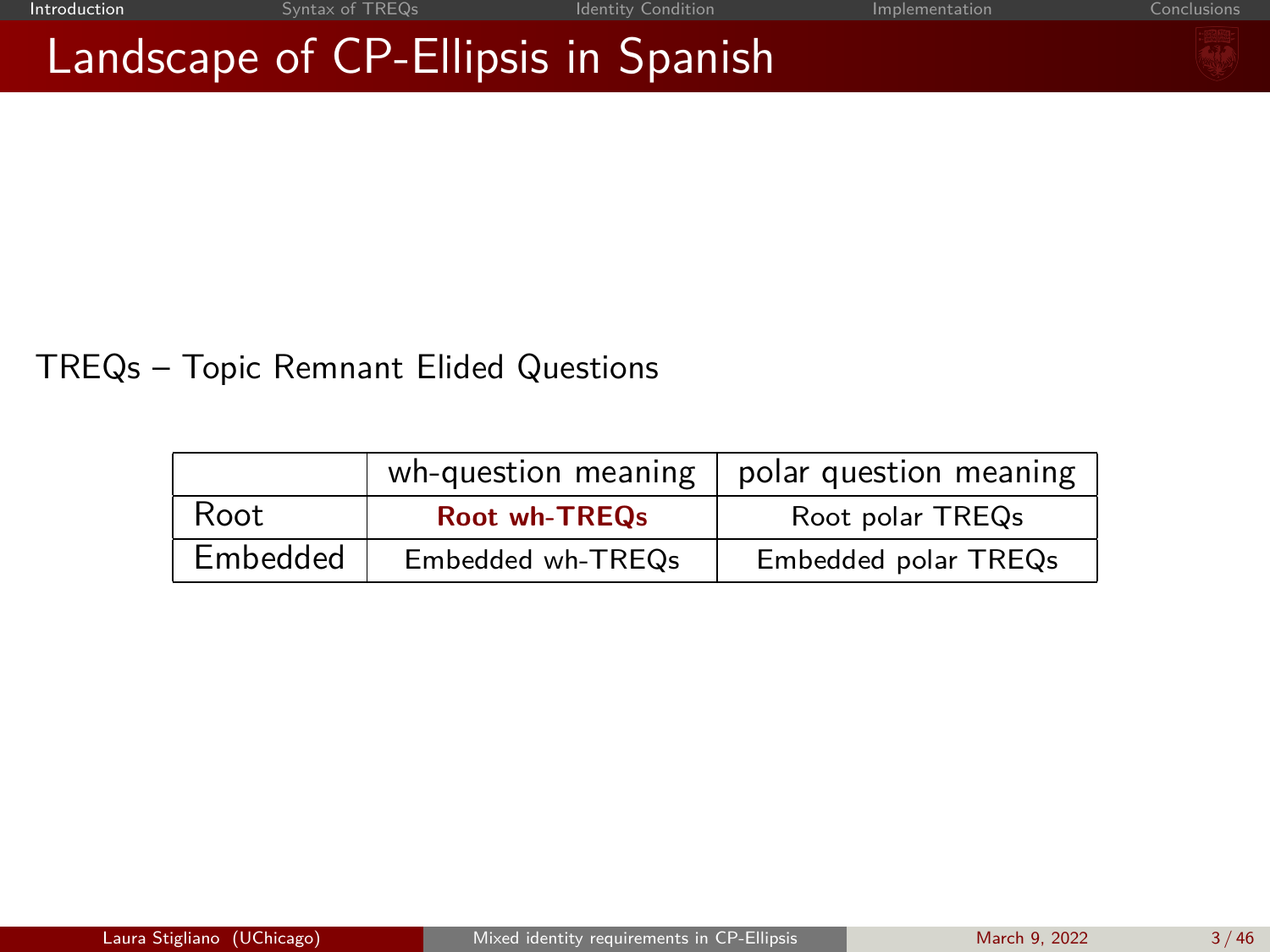| . Introduction | Syntax of TREQs | <b>Identity Condition</b> | Implementation | Conclusions |
|----------------|-----------------|---------------------------|----------------|-------------|
| Root TREQs     |                 |                           |                |             |
|                |                 |                           |                |             |

These are 'follow-up' elliptical questions:

(1) A: Sonia comió pizza. Sonia ate pizza 'Sonia ate pizza.'

### Two possible interpretations:

- polar question meaning
- (2) A: Sonia ate pizza.
	- B: Y Bruno? and Bruno Int. Interpretation: 'What about Bruno? Did he also ate pizza?'
	- $A \cdot N_O$

B: **Y and Bruno Bruno? 'And Bruno?'**

- wh-question meaning
- (3) A: Sonia ate pizza.
	- B: Y and Bruno Bruno? Int. Interpretation: 'What about Bruno? What did he eat?'
		- A: Pasta.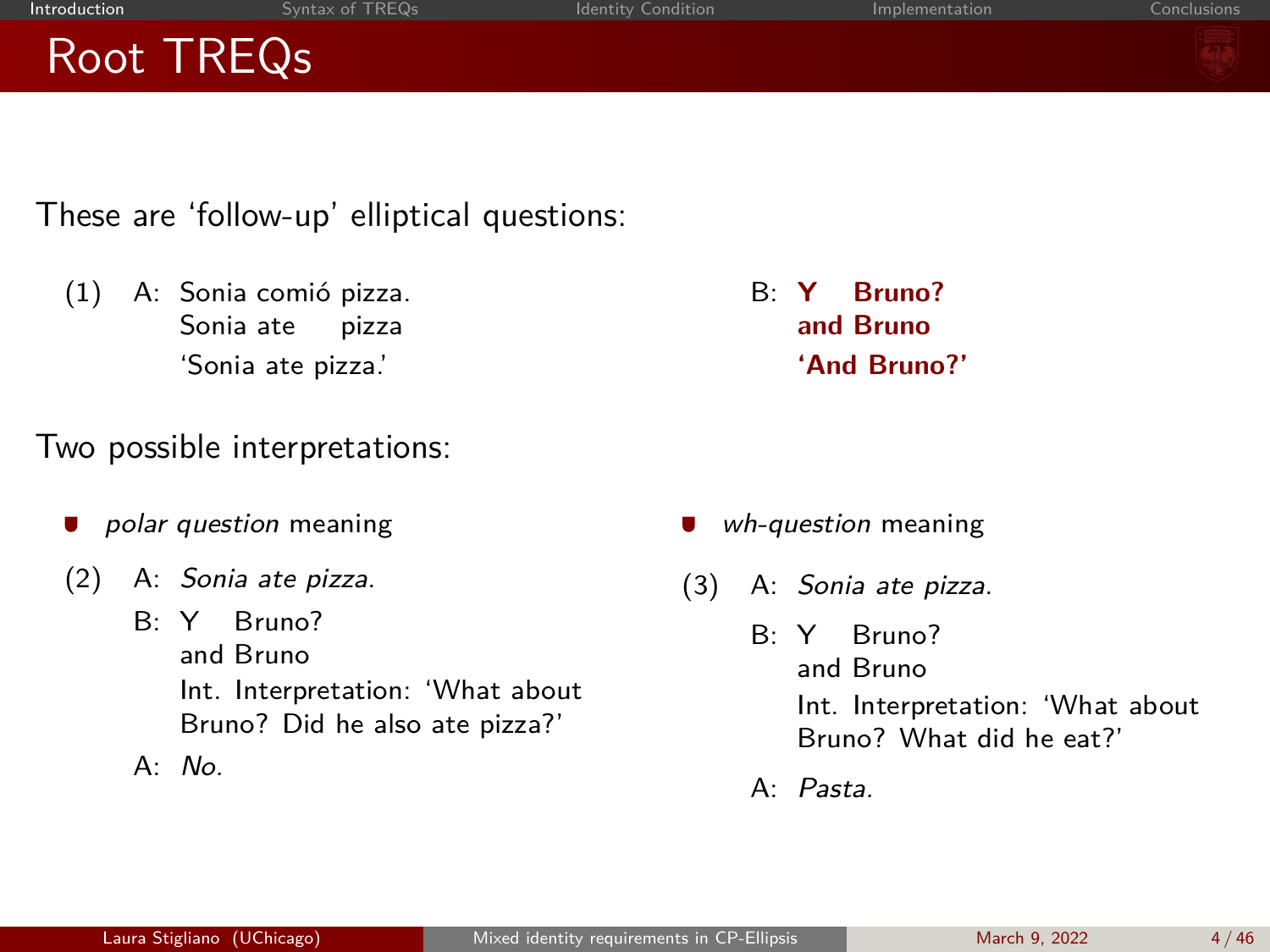

They denote some kind of ignorance with respect to the remnant:

(4) Sonia comió pizza, **pero Bruno**, no sé. Sonia ate pizza **but Bruno** not know 'Sonia ate pizza, **but Bruno**, I don't know.'

Two possible interpretations:

- **polar question meaning**
- (5) Sonia comió pizza, pero Bruno, no sé  $\,$  <si  $\,$  comió pizza $>$ . Sonia ate pizza but Bruno not know whether he.ate pizza Int. interpretation: 'Sonia ate pizza, but I don't know whether Bruno ate pizza or not.'
- wh-question meaning
- (6) Sonia comió pizza, pero Bruno, no sé  $\qquad$ <qué comió $>$ . Sonia ate pizza but Bruno not know what he.ate Int. interpretation: 'Sonia ate pizza, but I don't know what Bruno ate.'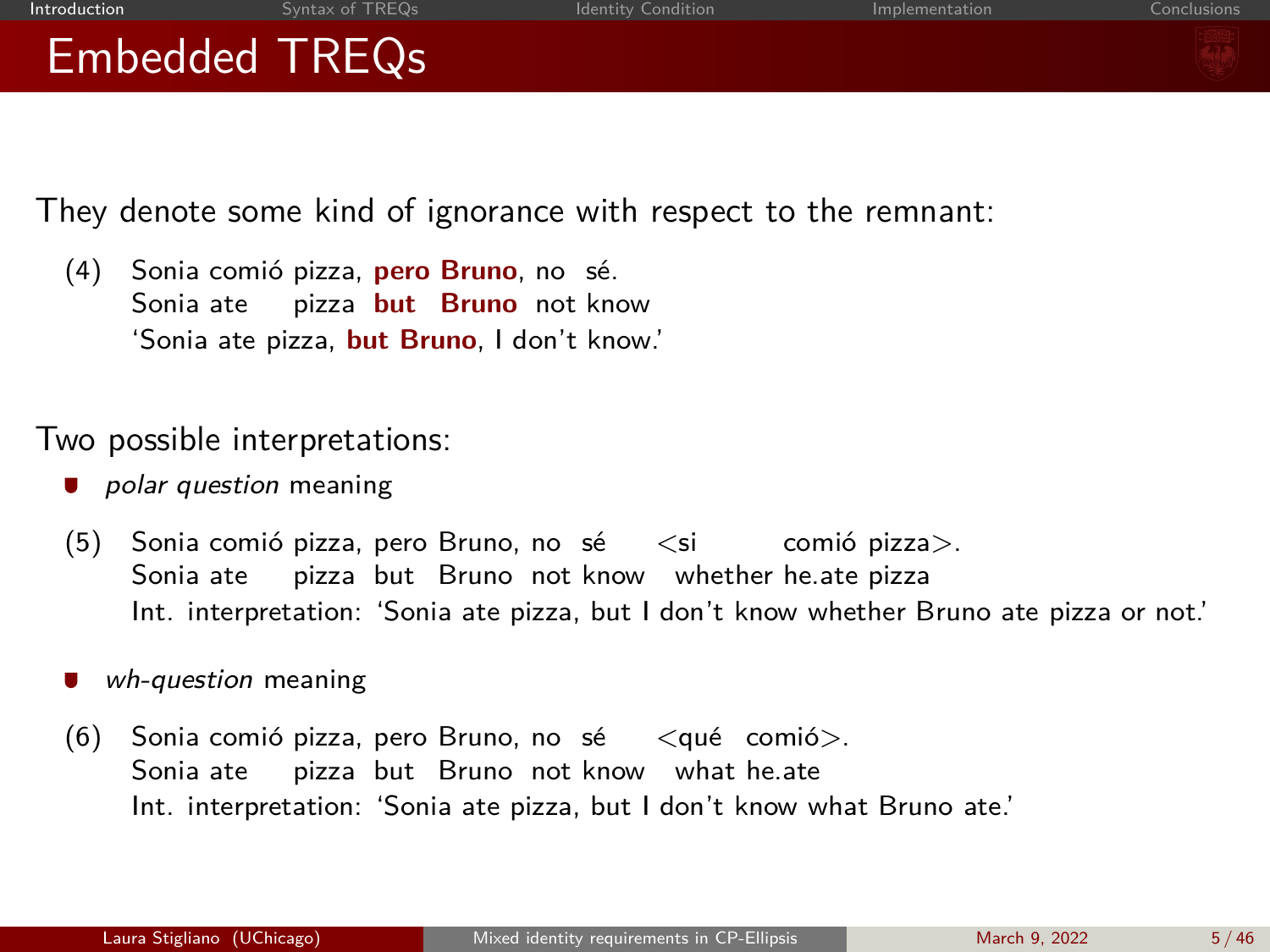| Introduction |
|--------------|
|              |

## Goal and claims

Goal: Introduce CP-Ellipsis and (wh-)TREQs in Spanish, and discuss their main consequences for the theory of ellipsis

CLAIMS:

wh-TREQs are the result of **ellipsis of a wh-question, from which a Contrastive Topic has moved**

 $(7)$  В: Y  $[Bruno_{CT}] \langle$ <sub>E-site</sub> <del>qué</del><sub>i</sub> and Bruno what  $\mathsf{comi\'o}\; \mathsf{t}_i$ )? ate 'And Bruno what did he eat?'

- TREQs provide evidence for the **need and lack of** syntactic identity
- TREQs involve the presence of **two [E]-features** (one on C and one on Top) that impose different identity conditions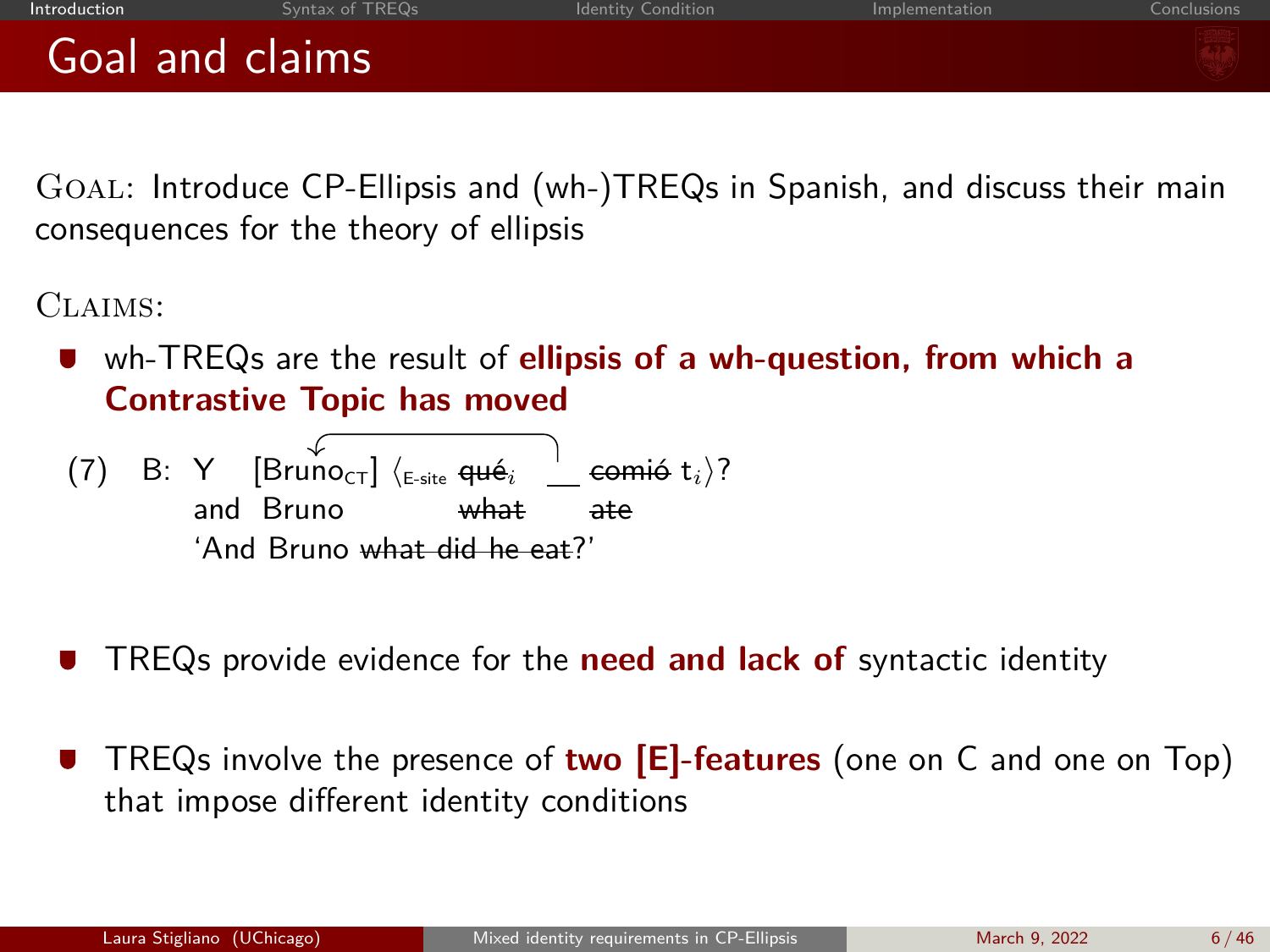

- The remnant is topicalized out of the E-site
- The E-site contains a wh-question
- (At least some kind of) syntactic identity is needed
- TREQs involve the presence of two [E]-features (one on C and one on Top)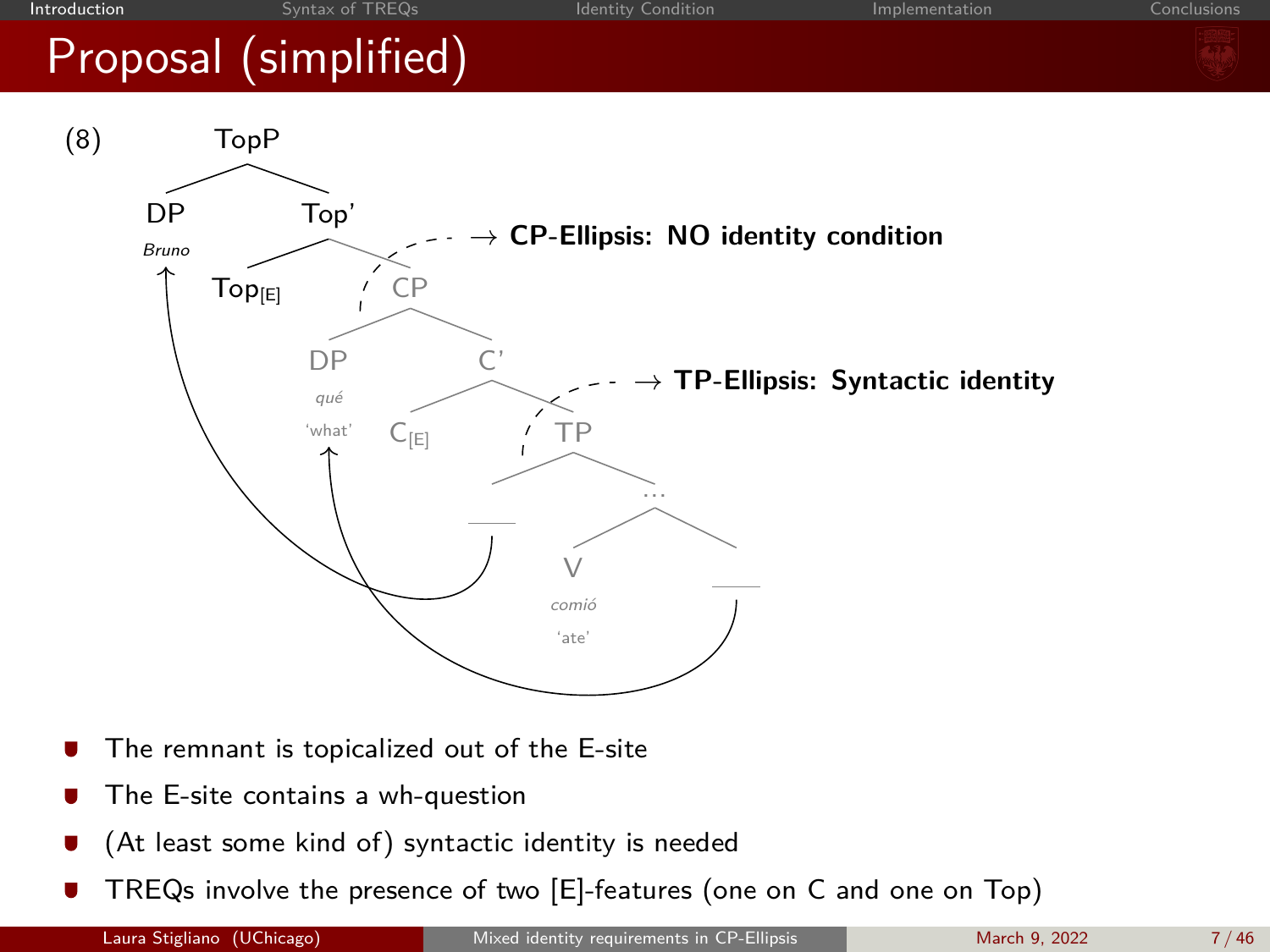| <b>Introduction</b> | Syntax of TREQs | <b>Identity Condition</b> | Implementation | Conclusions |
|---------------------|-----------------|---------------------------|----------------|-------------|
|                     |                 |                           |                |             |

### Roadmap

1. Introduction

- 2. The syntax of wh-TREQs
	- 2.1 Possible and Impossible remnants
	- 2.2 Islands
	- 2.3 Connectivity effects
		- 2.3.1 Voice mismatches
		- 2.3.2 Spray/load alternations
- 3. The identity condition
- 4. Implementation
- 5. Conclusions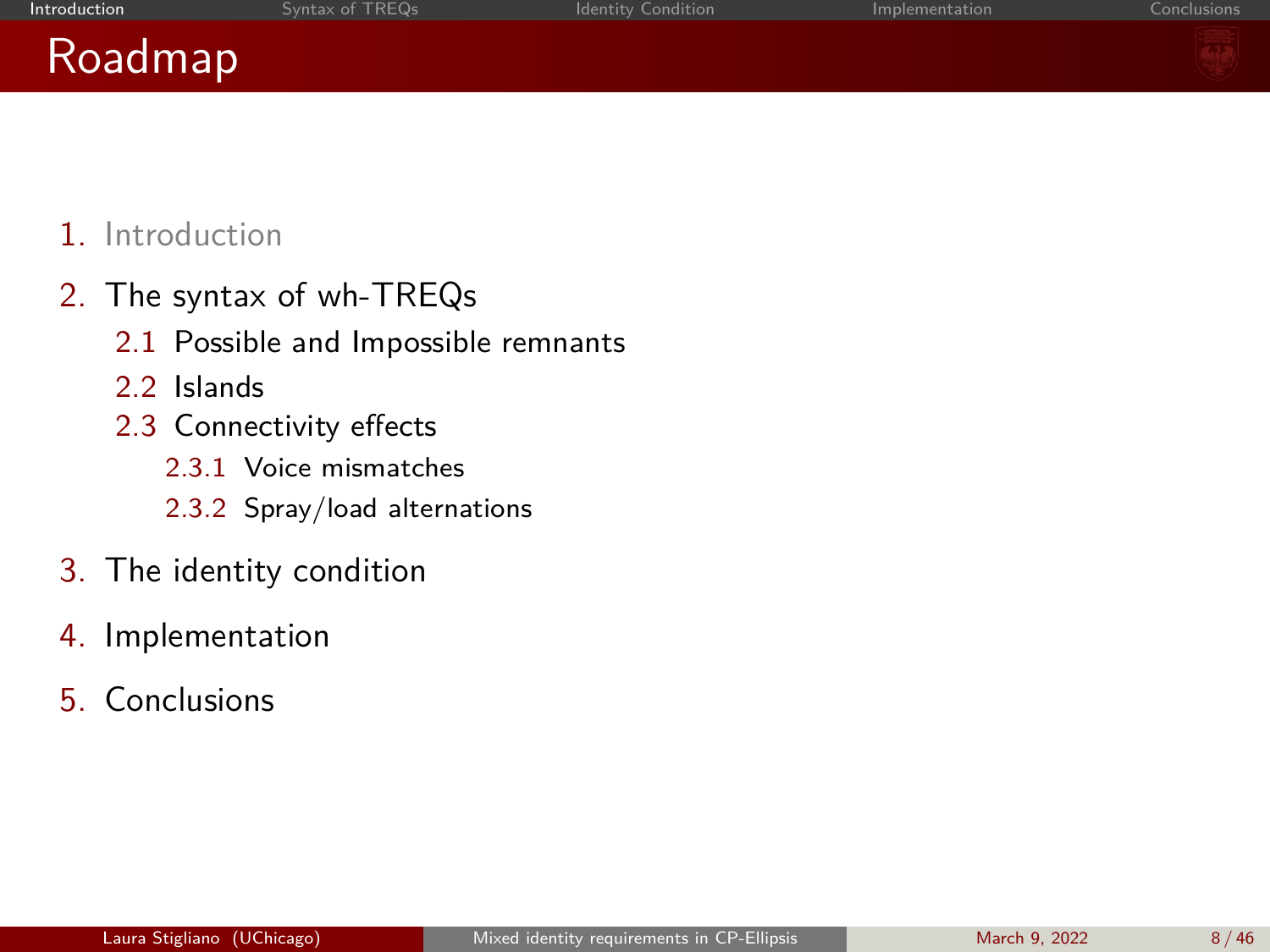### <span id="page-8-0"></span>**2. The syntax of wh-TREQs**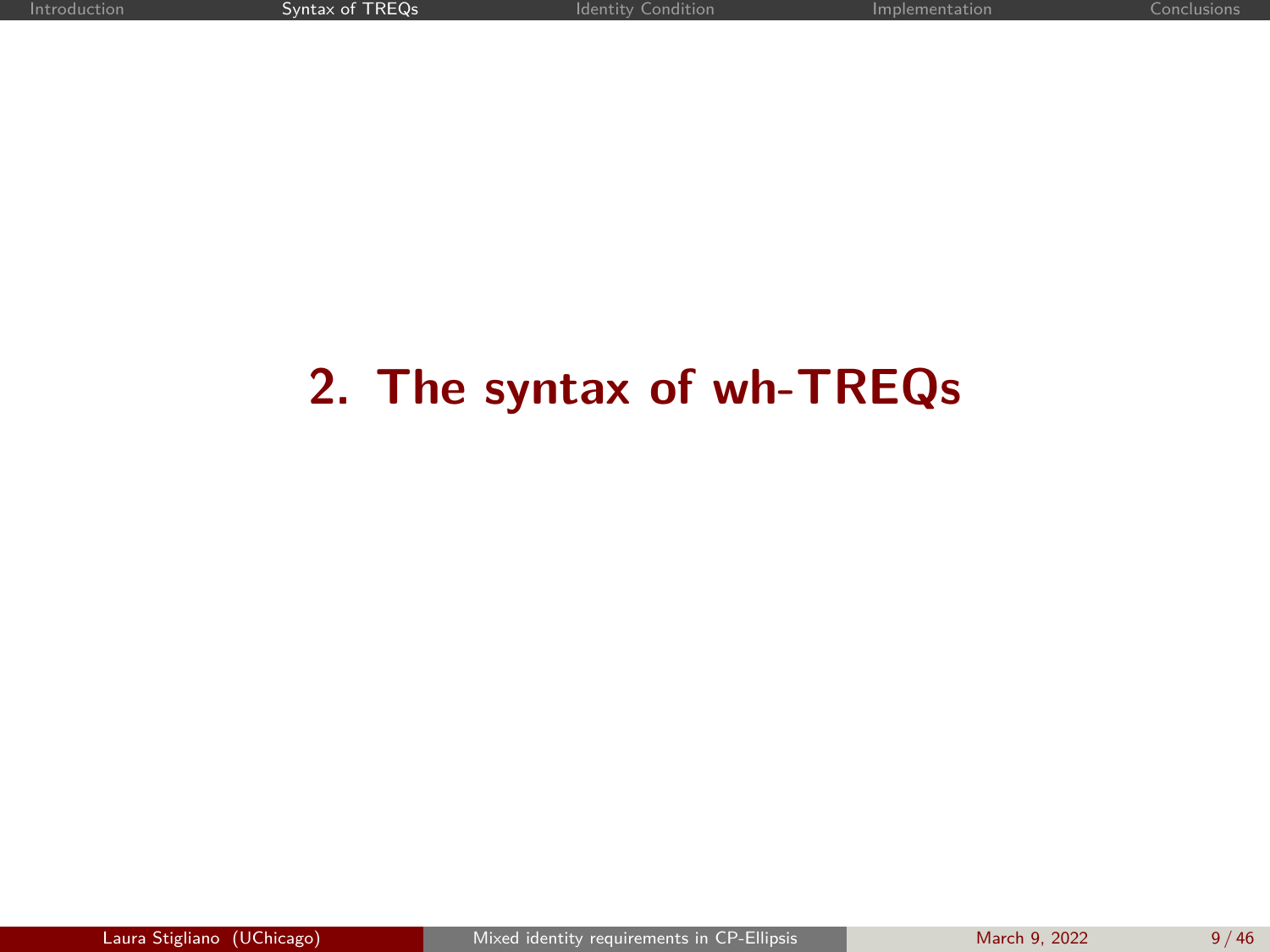## Possible and Impossible remnants

**Possible** remnants for TREQs are exactly those constituents that **can** otherwise be topicalized out of a wh-question

 $\rightarrow$  DPs (subjects and objects), prepositional phrases (IOs, and PPs both in the verbal and nominal domains), temporal and locative phrases, frequency and manner adverbs, predicative adjectives, infinitival verb phrases, and CPs

**Impossible** remnants for TREQs are exactly those constituents that **cannot** be topicalized out of a wh-question.

 $\rightarrow$  TPs, sentential adverbs, and attributive adjectives

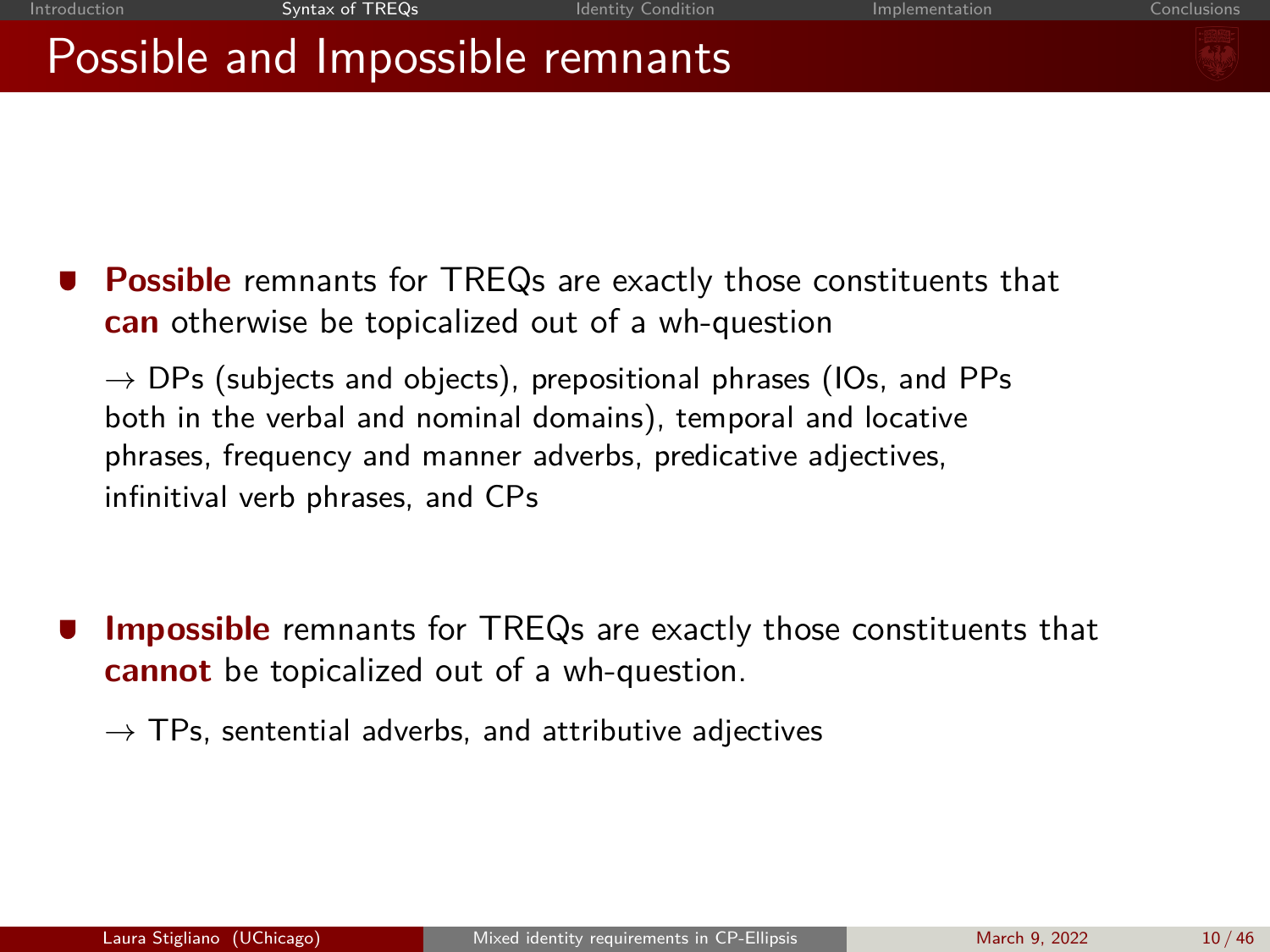## Possible remnants

- **Direct Objects**
- (9) [Ensalada], quién comió \_\_? salad who ate 'As for salad, who ate that?'
- (10) A: Sonia comió pizza. Sonia ate pizza 'Sonia ate pizza.'
	- B: Y ensalada? and ensalada Literal: 'And salad?' Interpretation: What about salad? Who ate that?
	- A: Luciano

### $\blacksquare$ Subjects

- (11) [Bruno], qué Bruno what comió ? ate 'As for Bruno, what did he eat?'
- (12) A: Sonia comió pizza. Sonia ate pizza 'Sonia ate pizza.'
	- B: Y Bruno? and Bruno Literal: 'And Bruno?' Interpretation: 'What about Bruno? What did he ate?'
	- A: Pasta

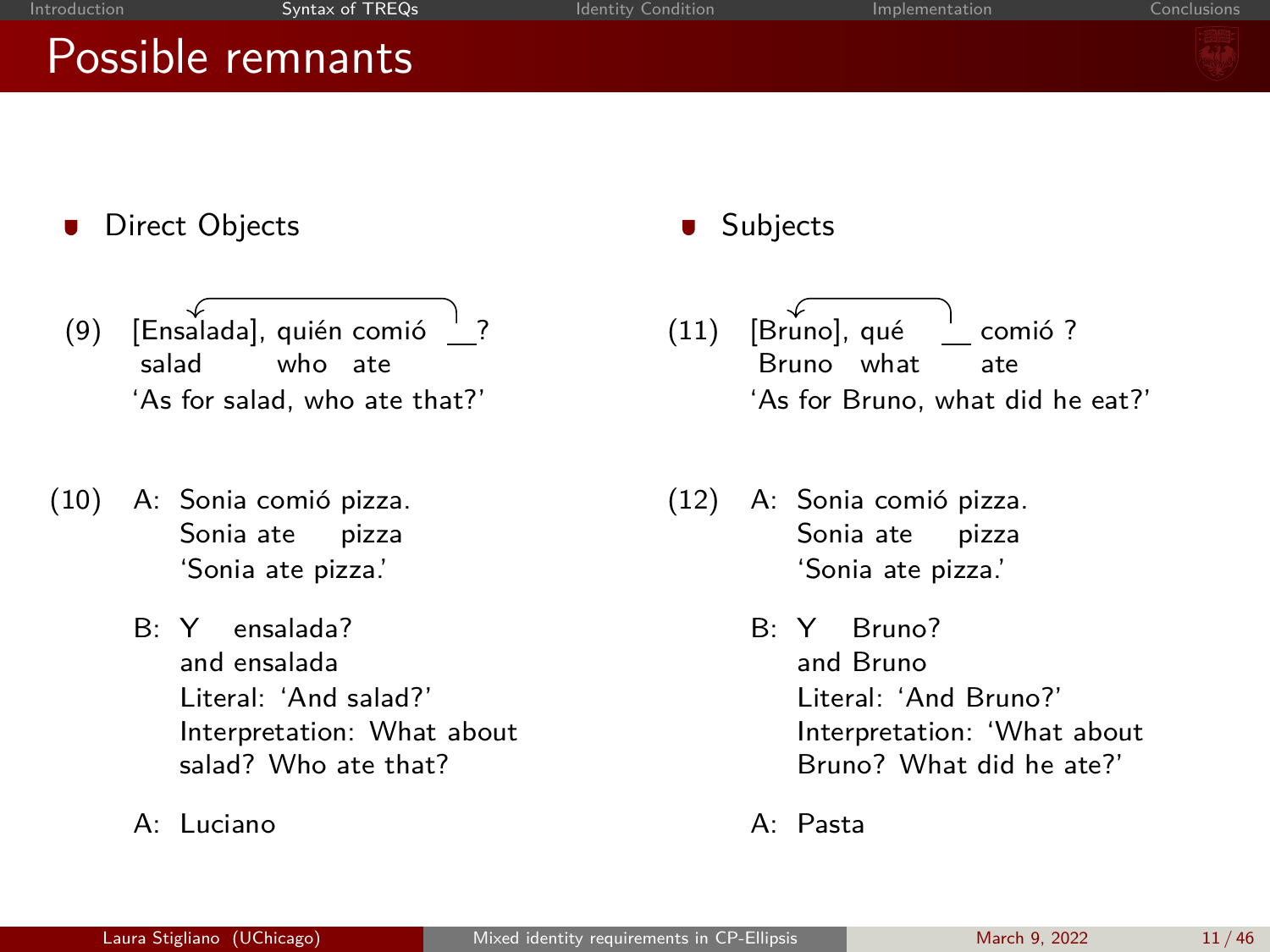| Introduction | Syntax of TREQs   | <b>Identity Condition</b> | Implementation | Conclusions |
|--------------|-------------------|---------------------------|----------------|-------------|
|              | Possible remnants |                           |                |             |
|              |                   |                           |                |             |
|              |                   |                           | ___<br>.       |             |

- PPs in the verbal domain
- (13) [Con Ana], quién habló with Ana who talked ? 'As for Ana, who talked with her?'
- (14) A: Sonia habló con Bruno. Sonia talked with Bruno 'Sonia talked with Bruno.'
	- B: Y con Ana? and with Ana Literal: 'And with Ana?' Interpretation: 'What about Ana? Who talked with her?'
	- A: Luciano.
- PPs in the nominal domain
- (15) [De Ana], quién vio la foto of Ana who saw the picture ? 'As for Ana, who saw her picture?'
- (16) A: Sonia vio la foto Sonia saw the picture of Bruno de Bruno. 'Sonia saw the picture of Bruno.'
	- B: Y de Ana? and of Ana Literal: 'And Ana's?' Interpretation: 'What about Ana? Who saw her picture?'
	- B: Luciano.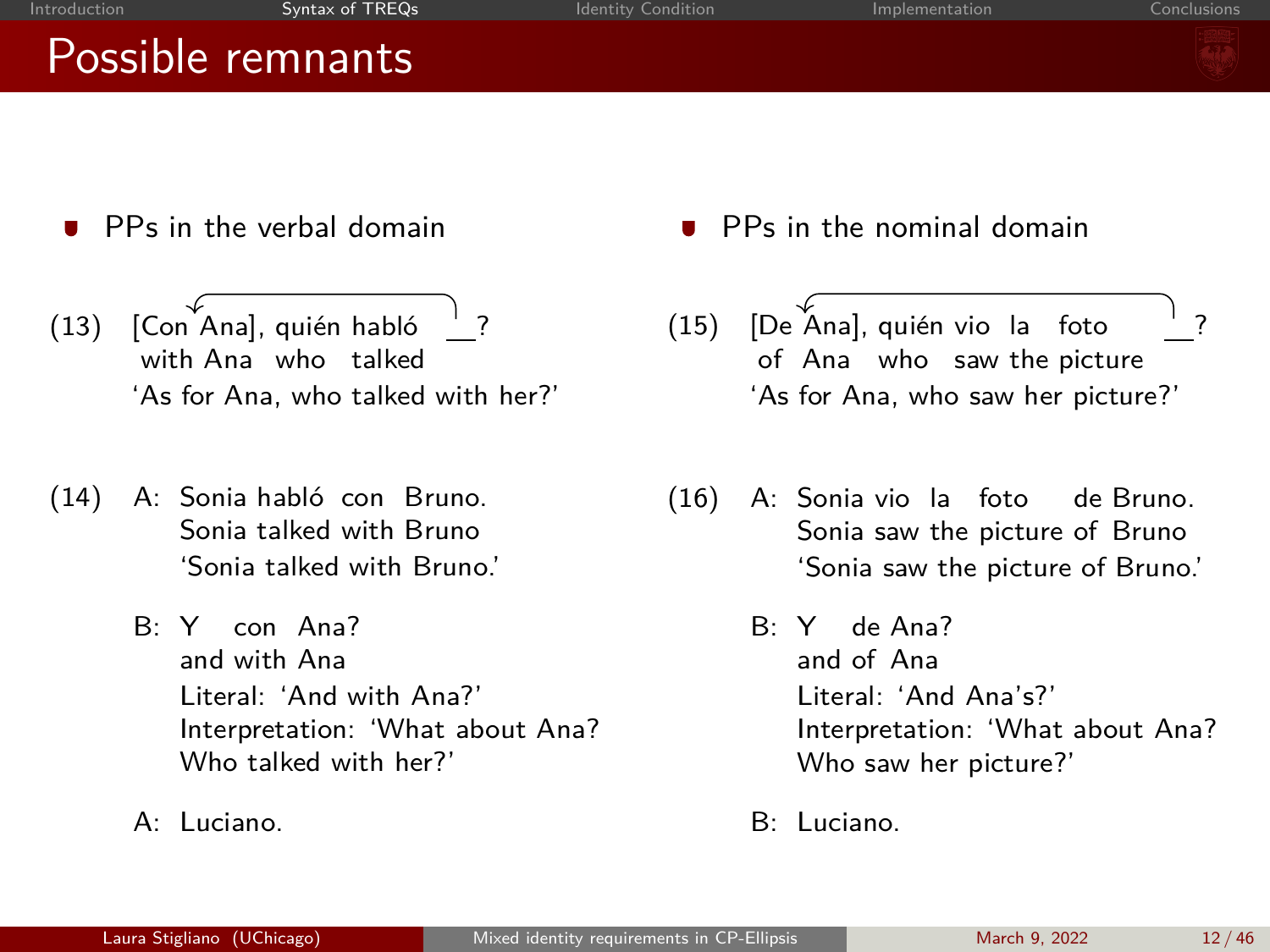→ **Topicalization** 

→ **Hanging Topic**

### Side note – Remnants are not Hanging Topics

- (17) a. [Con Ana], quién habló with Ana who talked 'As for Ana, who talked with her?'
	- b. (Con respecto a) Ana, quién habló con ella? with respect to Ana who talked with her 'With respect to Ana, who talked with her?'
- (18) A: Sonia habló con Bruno. Sonia talked with Bruno 'Sonia talked with Bruno.'
	- B: Y con Ana? and with Ana Literal: 'And with Ana?' Interpretation: 'What about Ana? Who talked with her?'
- B': \*Y (con respecto a) Ana? and with respect to Ana Literal: 'And (with respect to) Ana?' Interpretation: 'With respect to Ana, who talked with her?'
- B": Y (con respecto a) Ana, quién habló con ella? and with respect to Ana who talked with her 'And with respect to Bruno, who talked with her?'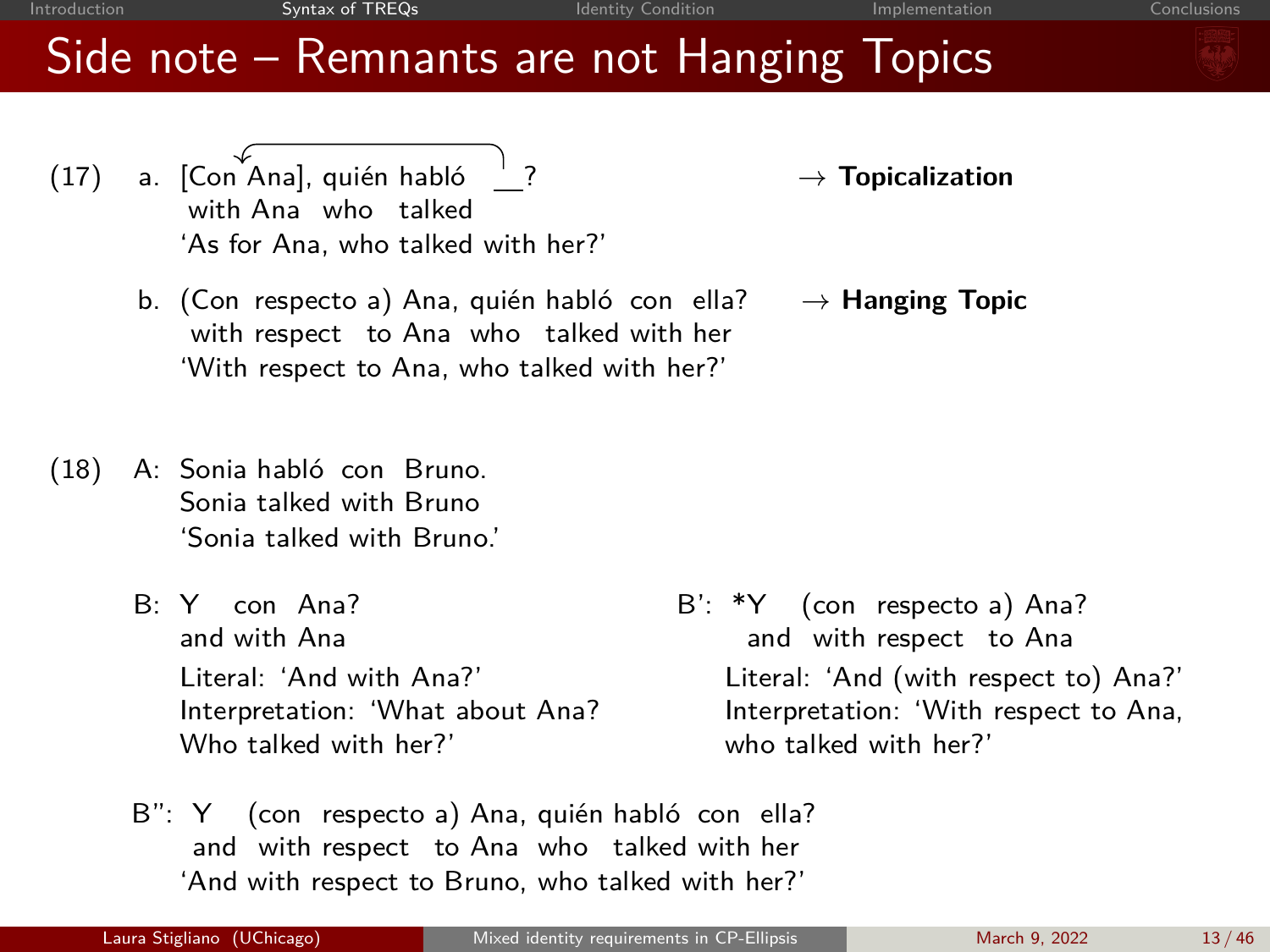### Possible remnants

- Temporal phrases
- $(19)$  [El viernes], quién corrió  $\frac{1}{2}$ ? the Friday who run 'As for Friday, who ran that day?'
- (20) A: Sonia corrió el Sonia ran the Tuesday martes. 'Sonia ran on Tuesday.'
	- B: Y el viernes? and the Friday Literal: 'And on Friday?' Interpretation: 'What about Friday? Who ran that day?'
	- A: Bruno
- Locative phrases
- (21) [En la playa], quién corrió in the beach who ran ? 'As for the beach, who ran there?'
- (22) A: Sonia corrió en el parque. Sonia ran in the park 'Sonia ran in the park.'
	- B: Y en la playa? and in the beach Literal: 'And in the beach?' Interpretation: 'What about the beach? Who ran there?'
	- A: Bruno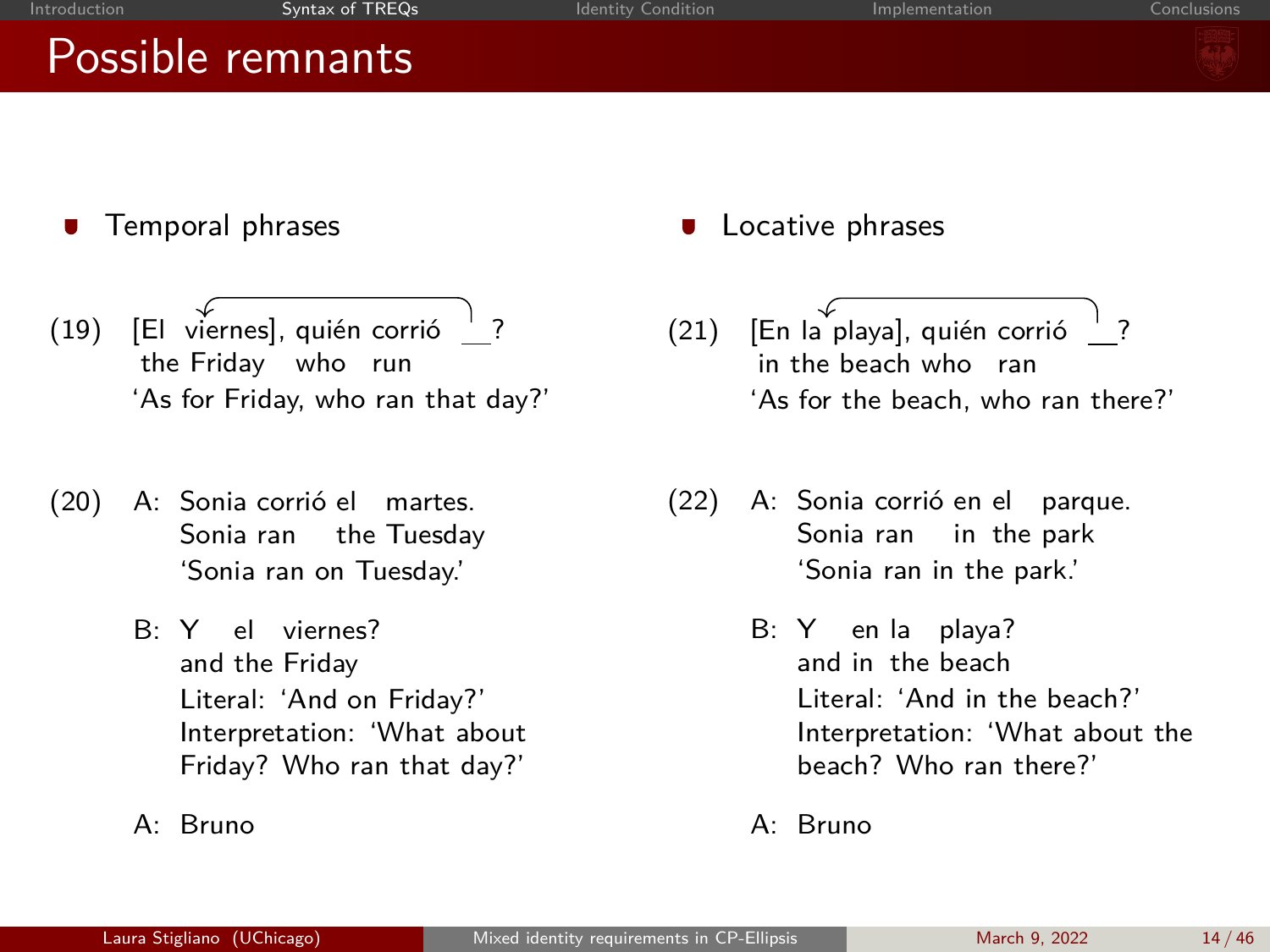### Impossible remnants



?

### TPs

- (23) \* [Compró un auto], quién bought a car who  $^{\prime}$  ? Intended: 'As for buying a car, who did it?'
- (24) A: Sonia viajó Sonia travelled to Chicago a Chicago. 'Sonia travelled to Chicago.'
	- B: \*Y and bought a car compró un auto? Literal: 'And bought a car?' Intended interpretation: 'What about buying a car? Who did that?'
- Sentential adverbs
- (25) \*[Probablemente], quién va a renunciar probably who will quit Intended: 'As for probably, who will probably quit?'
- (26) A: Seguramente va a renunciar Sonia. surely will quit Sonia 'Sonia will quit for sure.'
	- B: \*Y and probably probablemente? Literal: 'And probably?' Intended interpretation: 'What about probably? Who will probably quit?'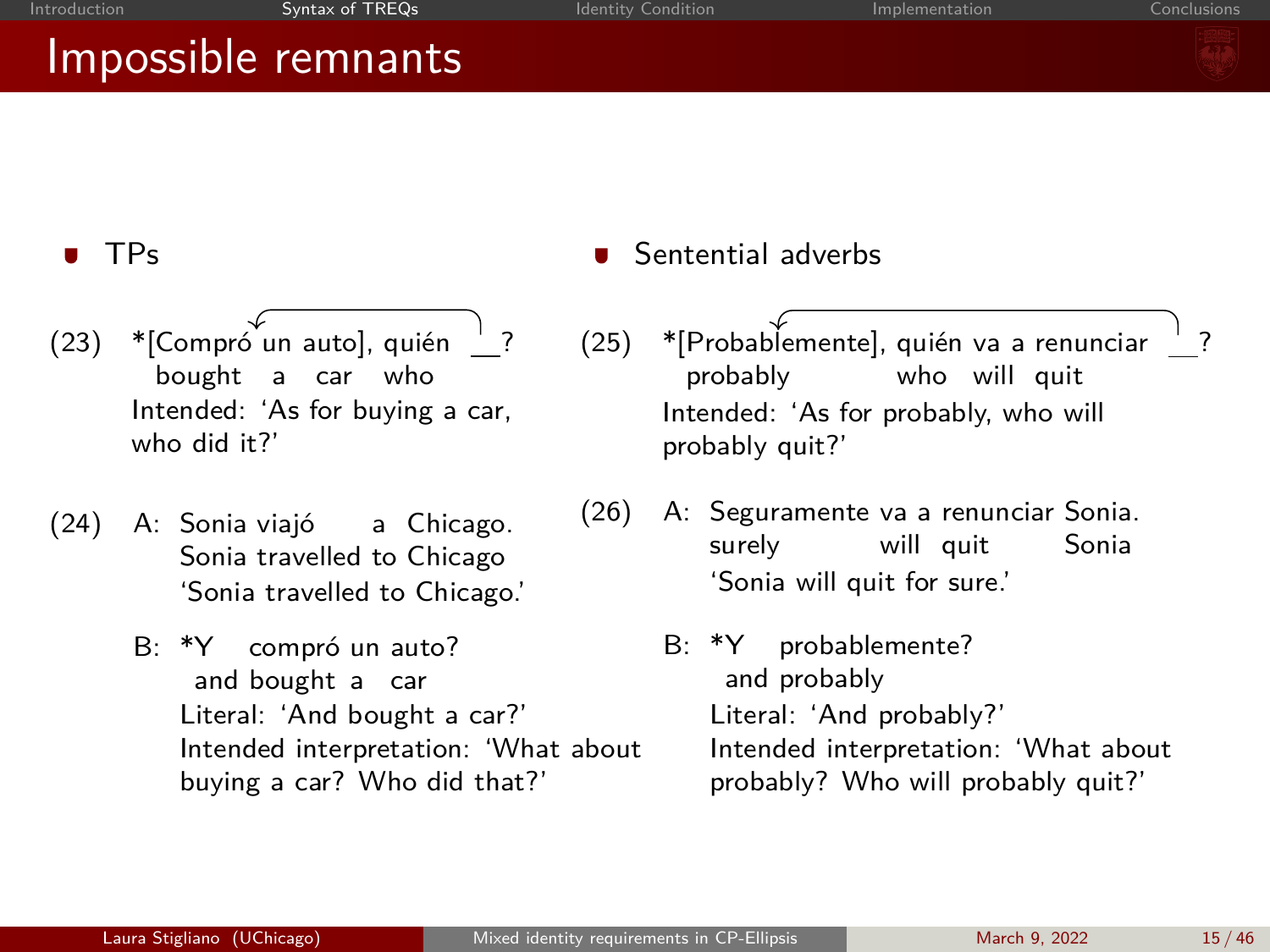### Impossible remnants

- **•** Post-nominal adjectives
- (27) \*[Joven], quién vio a young who saw DOM a friend un amigo ? Intended: 'As for young, who saw a young friend?'
- (28) A: Sonia vio a un amigo viejo. Sonia saw DOM a friend old  $(= a)$  friend old in age) saw a young friend?'
- B: \*Y joven? and young 'Sonia saw an old friend.' Intended: 'What about young? Who
- **Pre-nominal adjectives**
- (29) \*[Nuevo], quién vio a new who saw DOM a un <sub>—</sub> amigo ? friend Intended: 'As for new, who saw a new friend?'
- (30) A: Sonia vio a un viejo amigo. Sonia saw DOM an old friend  $(= a \text{ long-time friend})$  saw a new friend?'
- B: \*Y and new nuevo? 'Sonia saw an old friend.' Intended: 'What about new? Who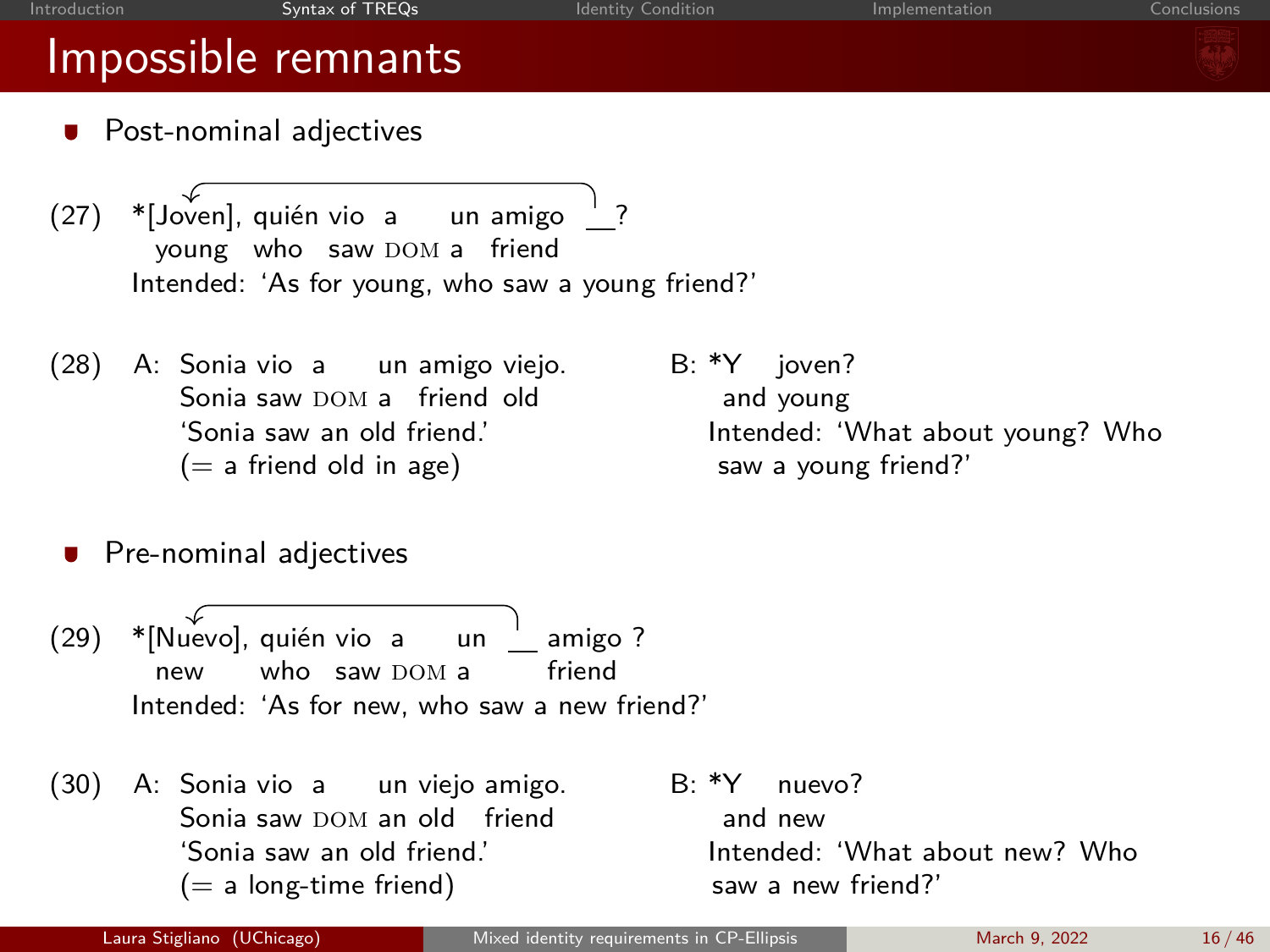Summary:

- **Possible** remnants for TREQs are exactly those constituents that **can** otherwise be topicalized out of a wh-question
- **Impossible** remnants for TREQs are exactly those constituents that **cannot** be topicalized out of a wh-question

Implications:

 $\rightarrow$  There is a **strict correlation** between those constituents that can be topicalized and those constituents that can occur as remnants in wh-TREQs

 $\rightarrow$  These patterns provide evidence for the claim that **there is structure inside the ellipsis site** and that **the remnant has been topicalized** out of it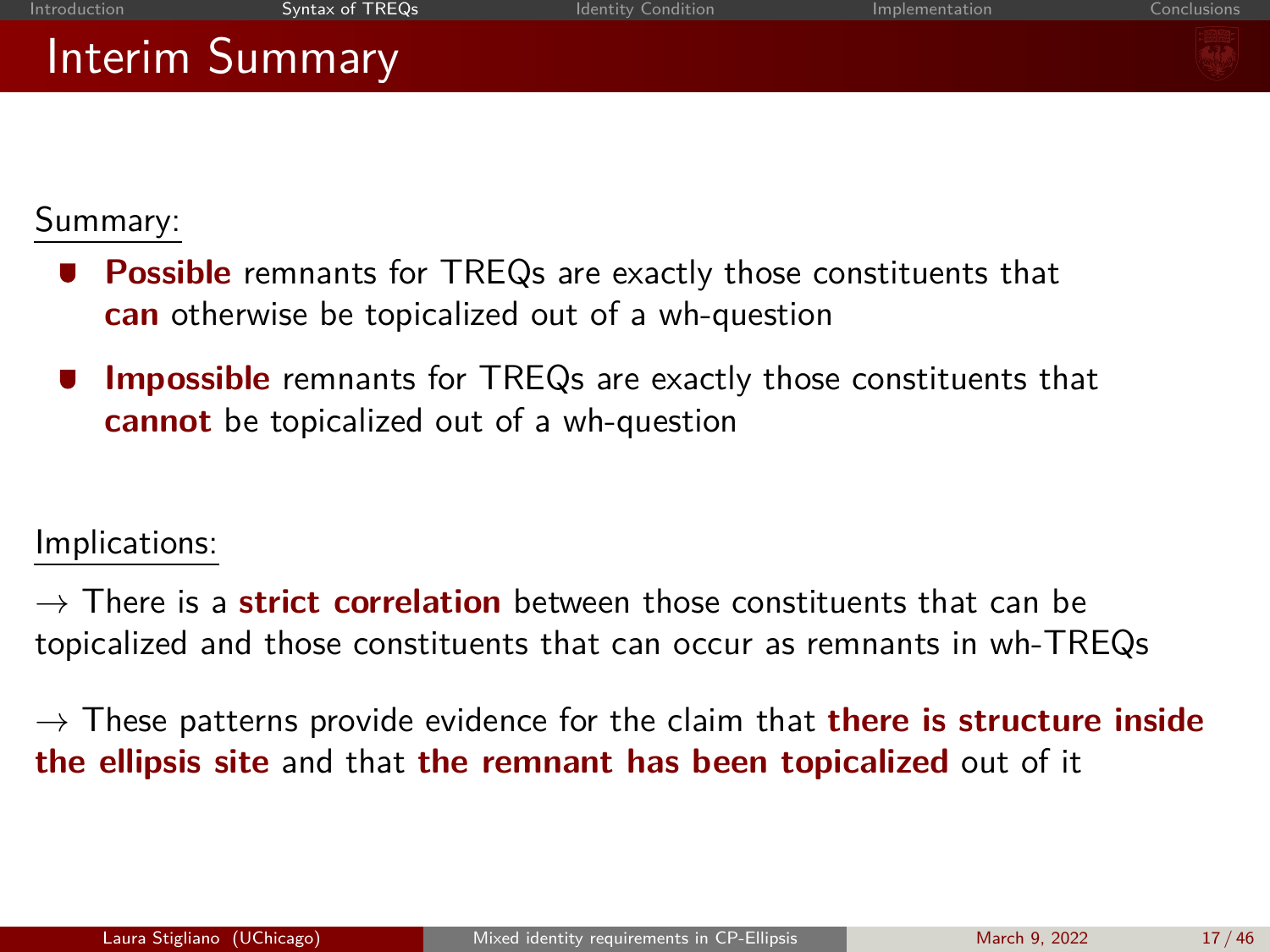| Introduction | Syntax of TREQs                                                                                                                                                                                                                                                                                                                            | <b>Identity Condition</b> | Implementation | Conclusions |
|--------------|--------------------------------------------------------------------------------------------------------------------------------------------------------------------------------------------------------------------------------------------------------------------------------------------------------------------------------------------|---------------------------|----------------|-------------|
|              | Long-distance movement                                                                                                                                                                                                                                                                                                                     |                           |                |             |
|              |                                                                                                                                                                                                                                                                                                                                            |                           |                |             |
|              | long-distance movement that doesn't involve islands is possible                                                                                                                                                                                                                                                                            |                           |                |             |
| (21)         | $\sim$ $\int_0^{\infty}$ $\int_0^{\infty}$ $\int_0^{\infty}$ $\int_0^{\infty}$ $\int_0^{\infty}$ $\int_0^{\infty}$ $\int_0^{\infty}$ $\int_0^{\infty}$ $\int_0^{\infty}$ $\int_0^{\infty}$ $\int_0^{\infty}$ $\int_0^{\infty}$ $\int_0^{\infty}$ $\int_0^{\infty}$ $\int_0^{\infty}$ $\int_0^{\infty}$ $\int_0^{\infty}$ $\int_0^{\infty}$ | samaiá annalada?          |                |             |

- (31) a. [Quién] escuchaste que who you.heard that comió ensalada? ate salad 'Who*<sup>i</sup>* did you hear that t*<sup>i</sup>* ate salad?'
	- b. [Ensalada] escuchaste que Sonia comió salad you.heard that Sonia ate ? 'As for salad*i*, you heard that Sonia ate that*i*.'
- wh-movement and topicalization can occur together out of embedded clauses

(32) [Ensalada], [quién] escuchaste que salad who you.heard that ' comió ate ? 'As for salad<sub>*i*</sub>, who<sub>i</sub> did you hear that  $t_i$  ate that<sub>*i*</sub>?'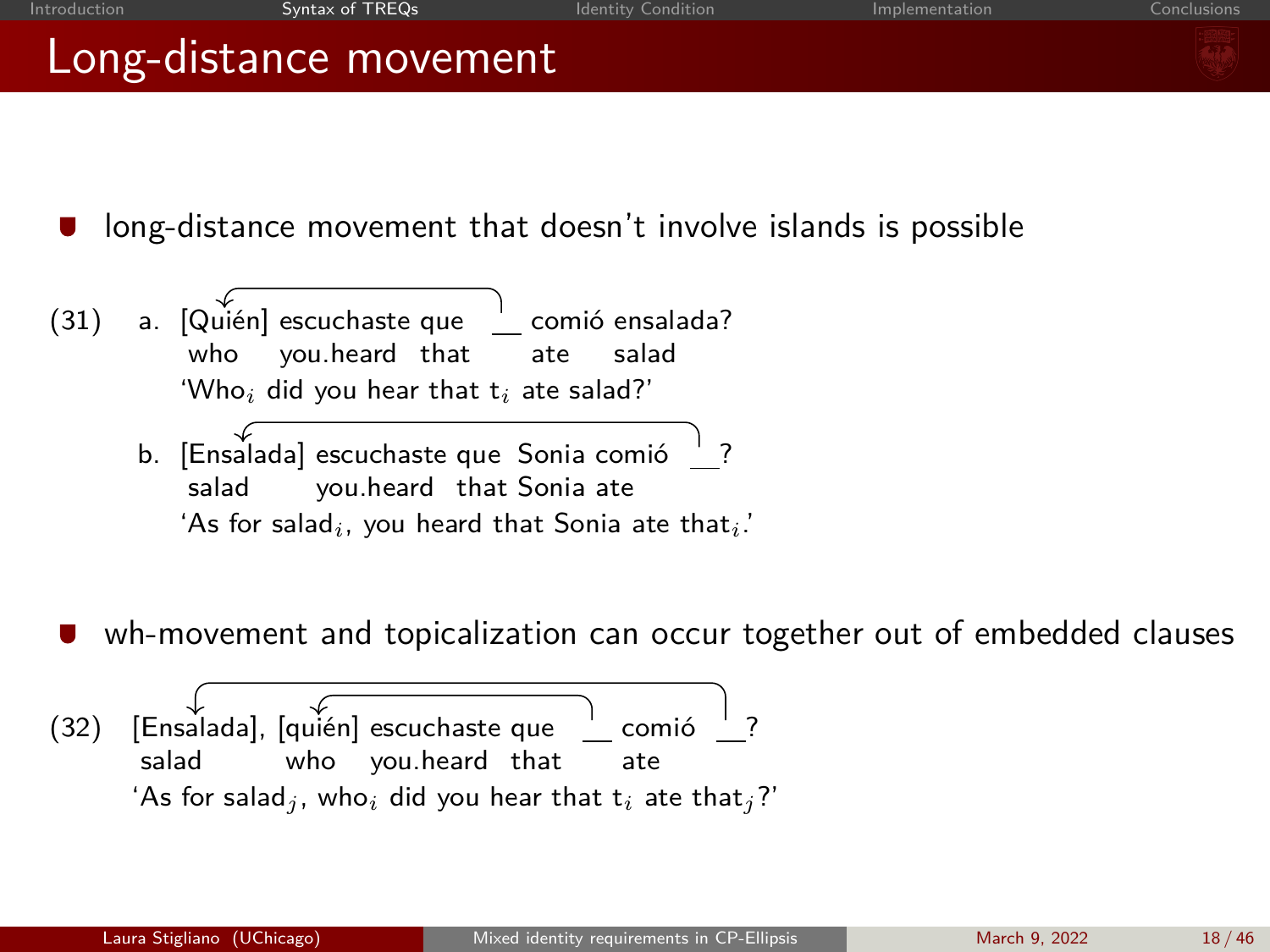<span id="page-18-0"></span>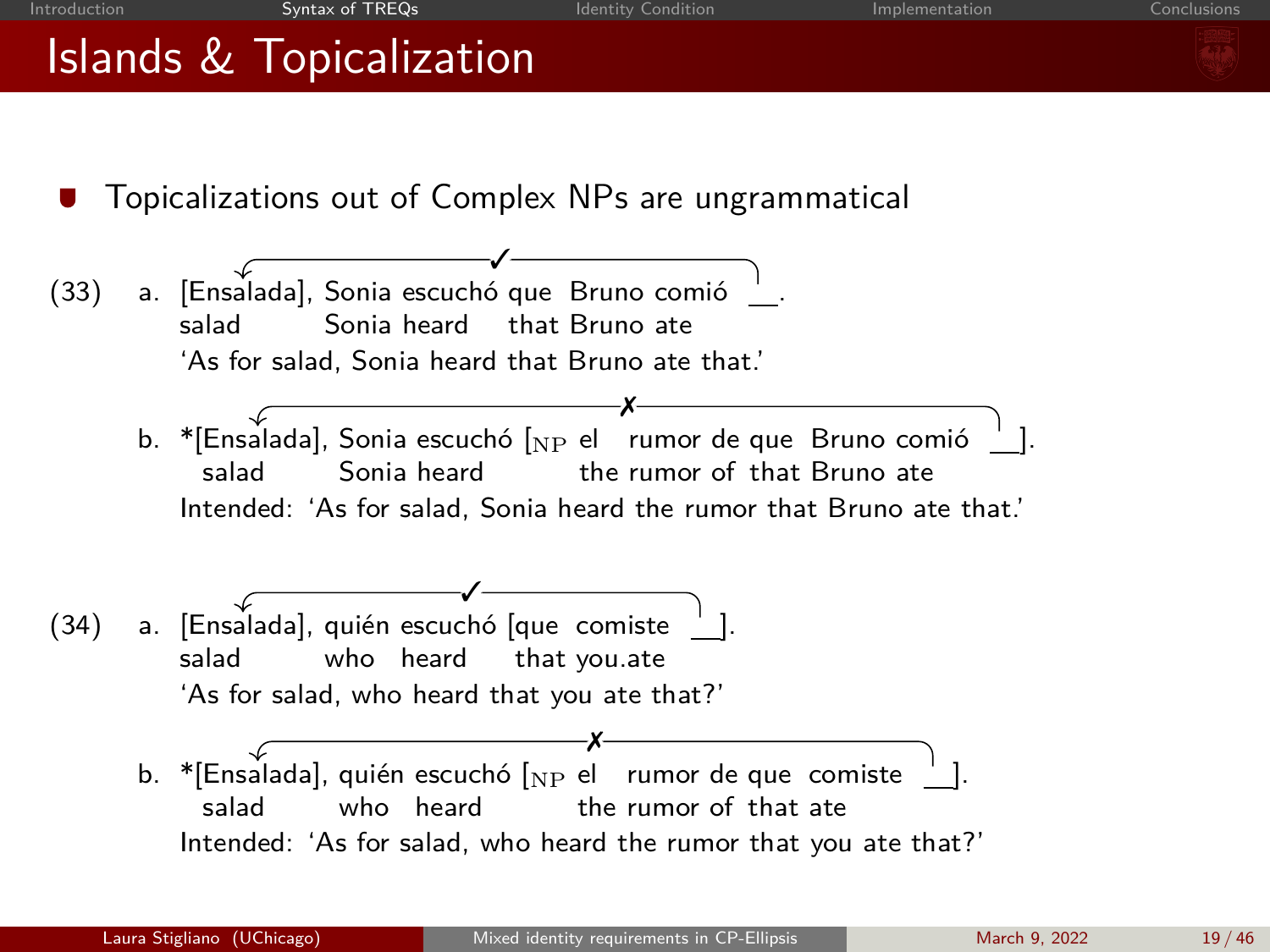<span id="page-19-0"></span>

| Islands & Topicalization                                                     |                                                                                                                                                                                              |                                          |
|------------------------------------------------------------------------------|----------------------------------------------------------------------------------------------------------------------------------------------------------------------------------------------|------------------------------------------|
| (35)<br>$B·*Y$ ensalada?                                                     | wh-TREQs are ungrammatical in the context of islands<br>A: Sonia escuchó el rumor de que comí pizza.<br>Sonia heard the rumor of that ate pizza<br>'Sonia heard the rumor that I ate pizza.' | $B'$ : $\#Y$ ensalada quién comió?       |
| and salad<br>Literal: 'And salad?<br>Int. interpretation: 'What about salad? | and salad<br>Who heard the rumor that you ate that?'                                                                                                                                         | who ate<br>'As for salad, who ate that?' |
| $\rightarrow$ source for (35B):                                              |                                                                                                                                                                                              |                                          |
| (36)<br>who heard<br>salad                                                   | *[Ensalada], quién escuchó [NP el rumor de que comiste $\frac{1}{n}$ ]. = (34b)<br>the rumor of that ate<br>Intended: 'As for salad, who heard the rumor that you ate that?'                 |                                          |
|                                                                              | $\Rightarrow$ remnants of wh-TREQs are <b>topicalized</b> out of the ellipsis site and the ellipsis<br>site contains a structure that is <b>syntactically isomorphic</b> to its antecedents' |                                          |
| Laura Stigliano (UChicago)                                                   | Mixed identity requirements in CP-Ellipsis                                                                                                                                                   | 20/46<br>March 9, 2022                   |

[Introduction](#page-1-0) **[Syntax of TREQs](#page-8-0)** [Identity Condition](#page-29-0) **[Implementation](#page-35-0)** [Conclusions](#page-44-0) Conclusions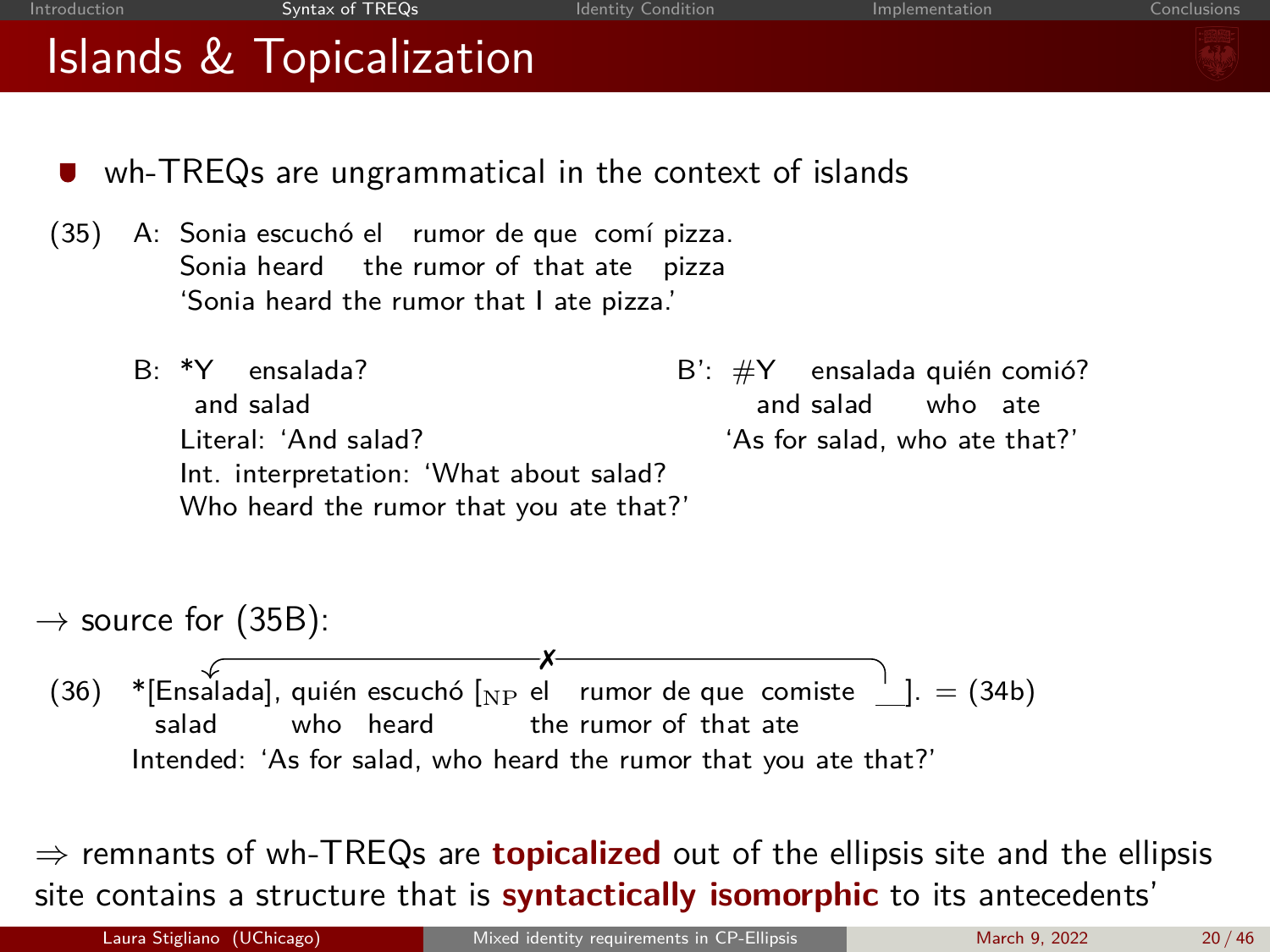



<span id="page-20-0"></span>

(39) [A Bruno], le to Bruno to.him told contaste  $[NP \text{ el }$  rumor de que comí ensalada]. the rumor of that ate salad 'As for Bruno, you told him the rumor that I ate salad.' ✓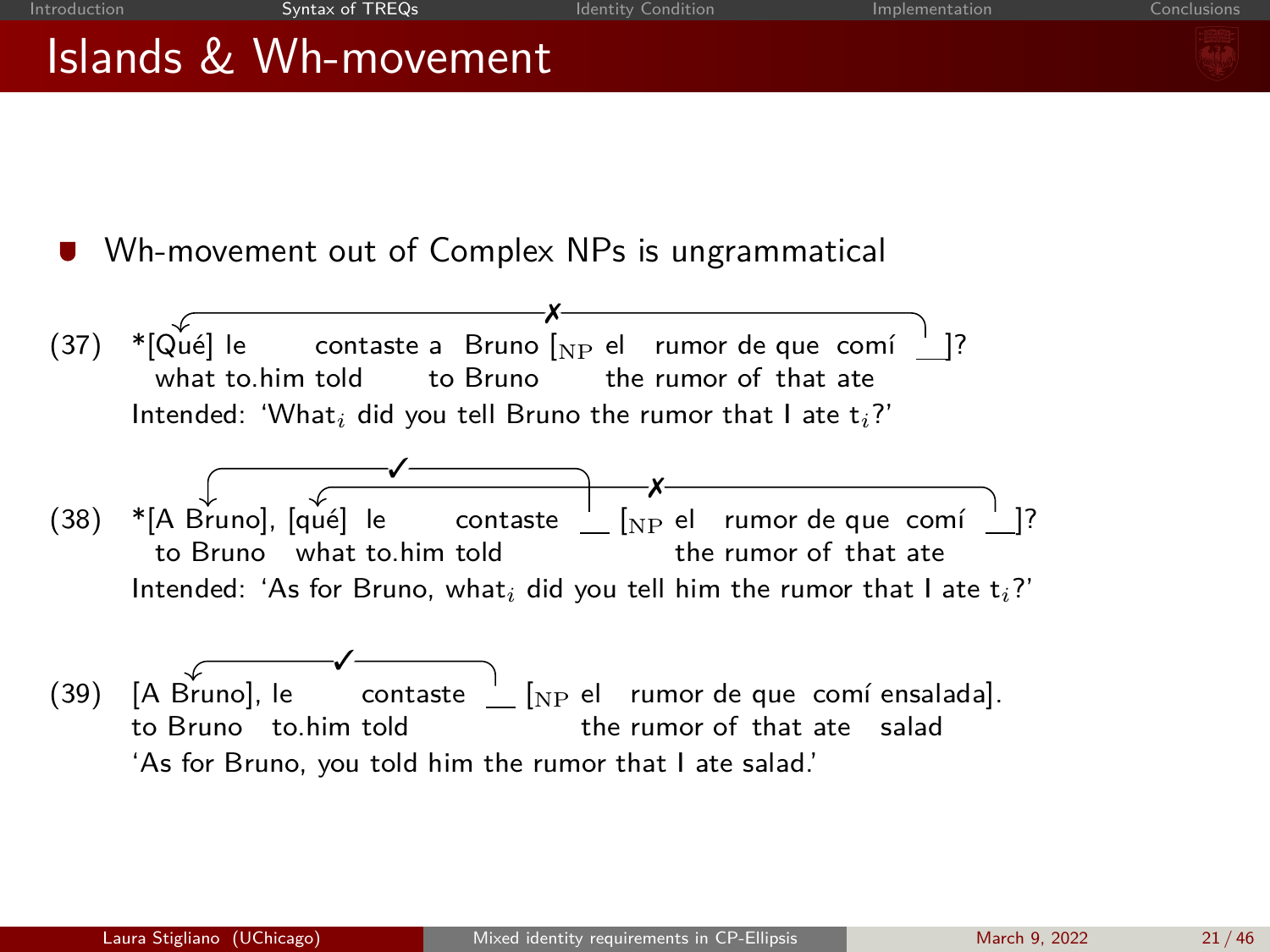| <b>Introduction</b> | Syntax of TREOs       | Identity Condition | Implementation | Conclusions |
|---------------------|-----------------------|--------------------|----------------|-------------|
|                     | Islands & Wh-movement |                    |                |             |
|                     |                       |                    |                |             |

- wh-TREQs are ungrammatical in the contexts of islands
- <span id="page-21-0"></span>(40) A: Le to.her told to Sonia the rumor of that ate conté a Sonia el rumor de que comiste pizza. pizza 'I told Sonia the rumor that you ate pizza.'
	- B: \*Y and to Bruno a Bruno? Literal: 'And Bruno?' Intended interpretation: 'What about Bruno? What*<sup>i</sup>* did you tell him the rumor that I ate t*i*?'



⇒ wh-TREQs involve **wh-movemement inside the ellipsis site**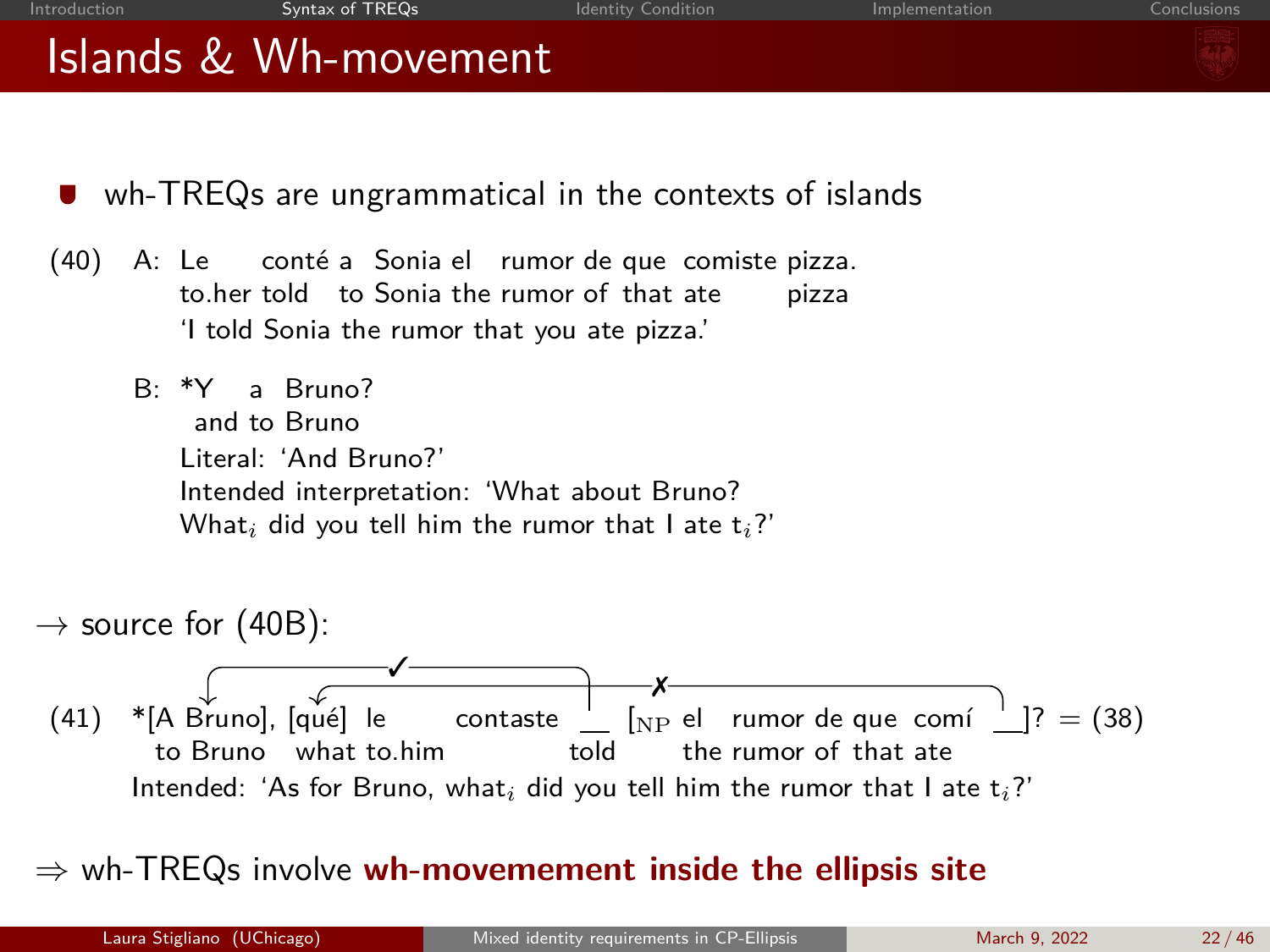| Introduction | Syntax of TREOs | Identity Condition                | Implementation | Conclusions |
|--------------|-----------------|-----------------------------------|----------------|-------------|
|              |                 | $Wh$ -movement $+$ Topicalization |                |             |

when both the topicalized XP and the wh-phrase move from inside the island, the result is ungrammatical



 $\rightarrow$  wh-TREQs are ungrammatical in these contexts, as expected

- (43) A: Escuché el rumor de que Sonia comió pizza. heard the rumor of that Sonia ate pizza 'I heard the rumor that Sonia ate pizza.'
	- B: \*Y and salad ensalada? Literal: 'And salad?' Intended interpretation: 'What about salad? Who*<sup>i</sup>* did you hear the rumor that they*<sup>i</sup>* ate that?'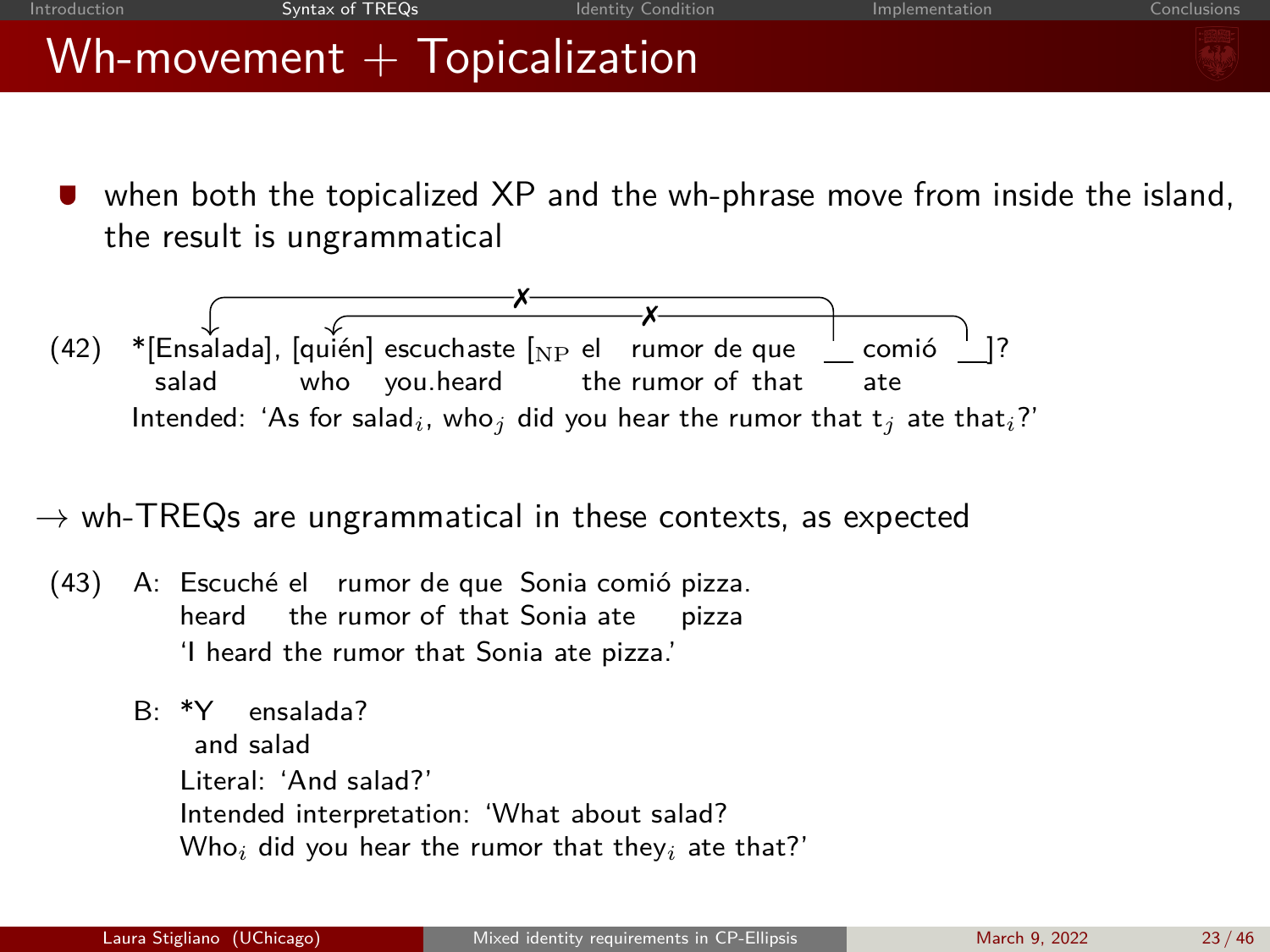| Introduction | Syntax of TREOs                                                                          | <b>Identity Condition</b> | Implementation | Conclusions |
|--------------|------------------------------------------------------------------------------------------|---------------------------|----------------|-------------|
|              | $\mathcal{L}(\mathcal{L})$ and $\mathcal{L}(\mathcal{L})$ and $\mathcal{L}(\mathcal{L})$ |                           |                |             |

### Interim Summary

### Summary:

|           | topicalization | wh-movement | wh-TREQs |
|-----------|----------------|-------------|----------|
| Pattern 1 |                |             |          |
| Pattern 2 |                |             |          |
| Pattern 3 |                |             |          |
| Pattern 4 |                |             |          |

### Implications:

- $\rightarrow$  the remnant is topicalized and moves out of the ellipsis site
- $\rightarrow$  the ellipsis site contains a moved wh-phrase
- $\rightarrow$  syntactic isomorphism between the ellipsis site and its antecedent
- $\rightarrow$  (there is no island 'repair')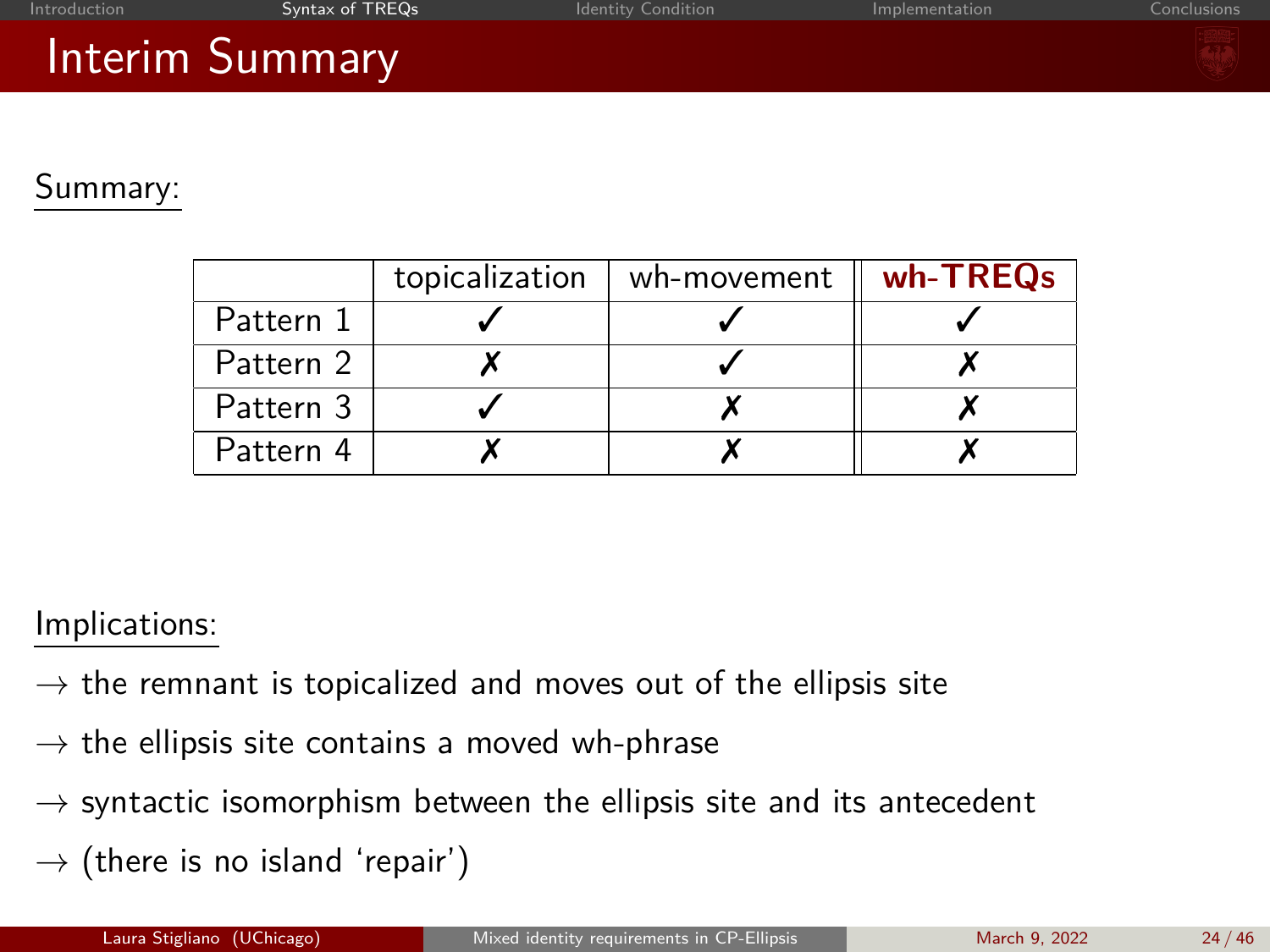## Connectivity effects – Voice & Case mismatches

- voice mismatches are impossible:
- (44) A: La casa fue destruida por Sonia. the house was destroyed by Sonia 'The house was destroyed by Sonia.'
	- B: \*Y and Bruno Bruno? 'And Bruno?' Intended interpretation: What about Bruno? What did he destroy?
- case mismatches are impossible:
- (45) A: Sonia lo vio a Bruno. Sonia CL saw DOM Bruno 'Sonia saw Bruno.'
	- B: Y \*(a) Luciano ? and DOM Luciano 'And Luciano?' Interpretation: What about Luciano? What saw him?

### ⇒ **syntactic identity** is needed (e.g. Merchant 2013)

B': Y and Bruno what destroyed Bruno, qué destruyó? 'And Bruno, what did he destroy?'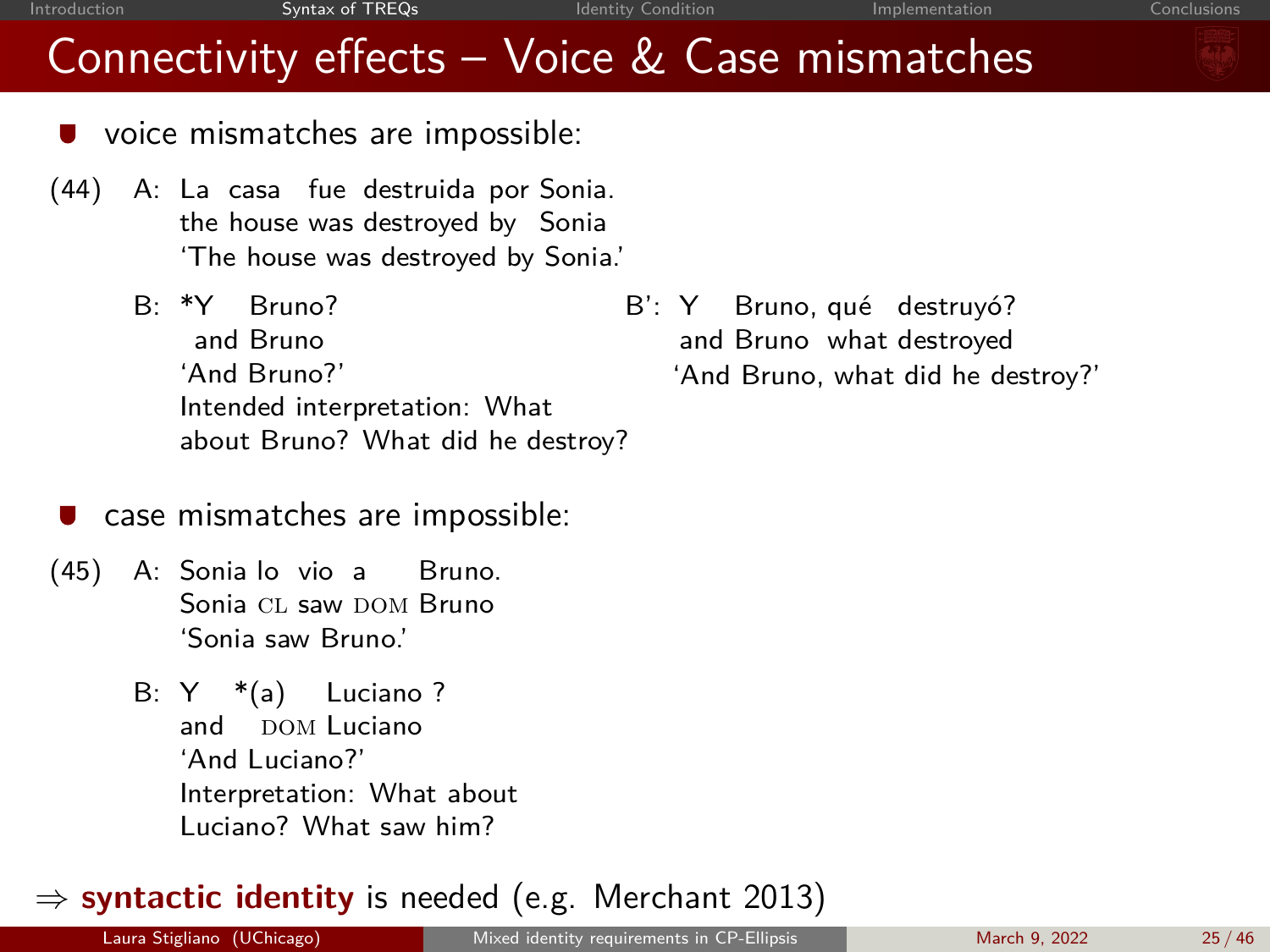| Introduction | Syntax of TREQs                                                                                                | <b>Identity Condition</b> | Implementation                                                                                              | Conclusions |
|--------------|----------------------------------------------------------------------------------------------------------------|---------------------------|-------------------------------------------------------------------------------------------------------------|-------------|
|              | Spray/load alternations                                                                                        |                           |                                                                                                             |             |
|              |                                                                                                                |                           |                                                                                                             |             |
|              | verb describing caused motion exhibits two arguments                                                           |                           |                                                                                                             |             |
| (46)         | a. with variant:                                                                                               | h.                        | onto variant:                                                                                               |             |
|              | Sonia cargó el camión con libros.<br>Sonia loaded the truck with books<br>'Sonia loaded the truck with books.' |                           | Sonia cargó libros en el camión.<br>Sonia loaded books in the truck<br>'Sonia loaded books onto the truck.' |             |

- mismatch disallowed under ellipsis
- (47) a. \*Sonia cargó algo en el camión, pero no sé con qué. Sonia loaded something in the truck but not l.know with what 'Sonia loaded something onto the truck but I don't know with what.'
	- b. Sonia cargó algo en el camión, pero no sé Sonia loaded something in the truck but not I.know what qué. 'Sonia loaded something onto the truck but I don't know what.'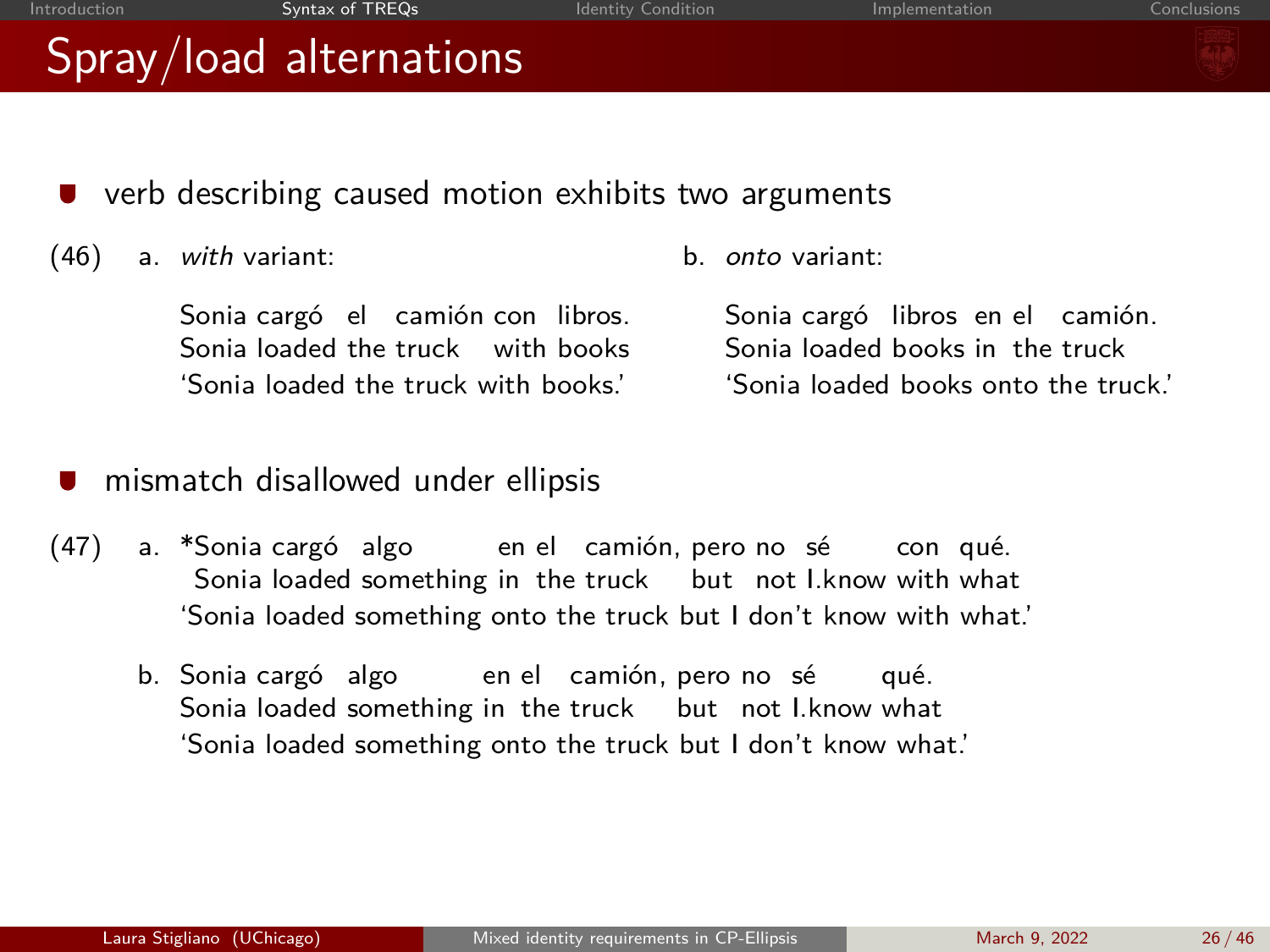### Connectivity effects – Spray/load alternations

- mismatch disallowed in wh-TREQs
- (48) A: Sonia cargó el camión con libros. Sonia loaded the truck with books 'Sonia loaded the truck with books.'
	- B: \*Y en el auto? and in the car Literal: 'And in the car?' Intended interpretation: 'What about the car? What did she load in it?'
- (49) A: Sonia cargó libros en el camión. Sonia loaded books in the truck 'Sonia loaded books in the truck.'
	- B: \*Y con revistas? and with magazines Literal: 'And with magazines?' Int. interpr.: 'What about magazines? What did Sonia load them with?'

B': Y en el auto qué cargó? and in the car what she.loaded 'What about the car? What did she load in it?'

B': Y and with magazines what loaded con revistas qué cargó? 'What about magazines? What did she load them with?'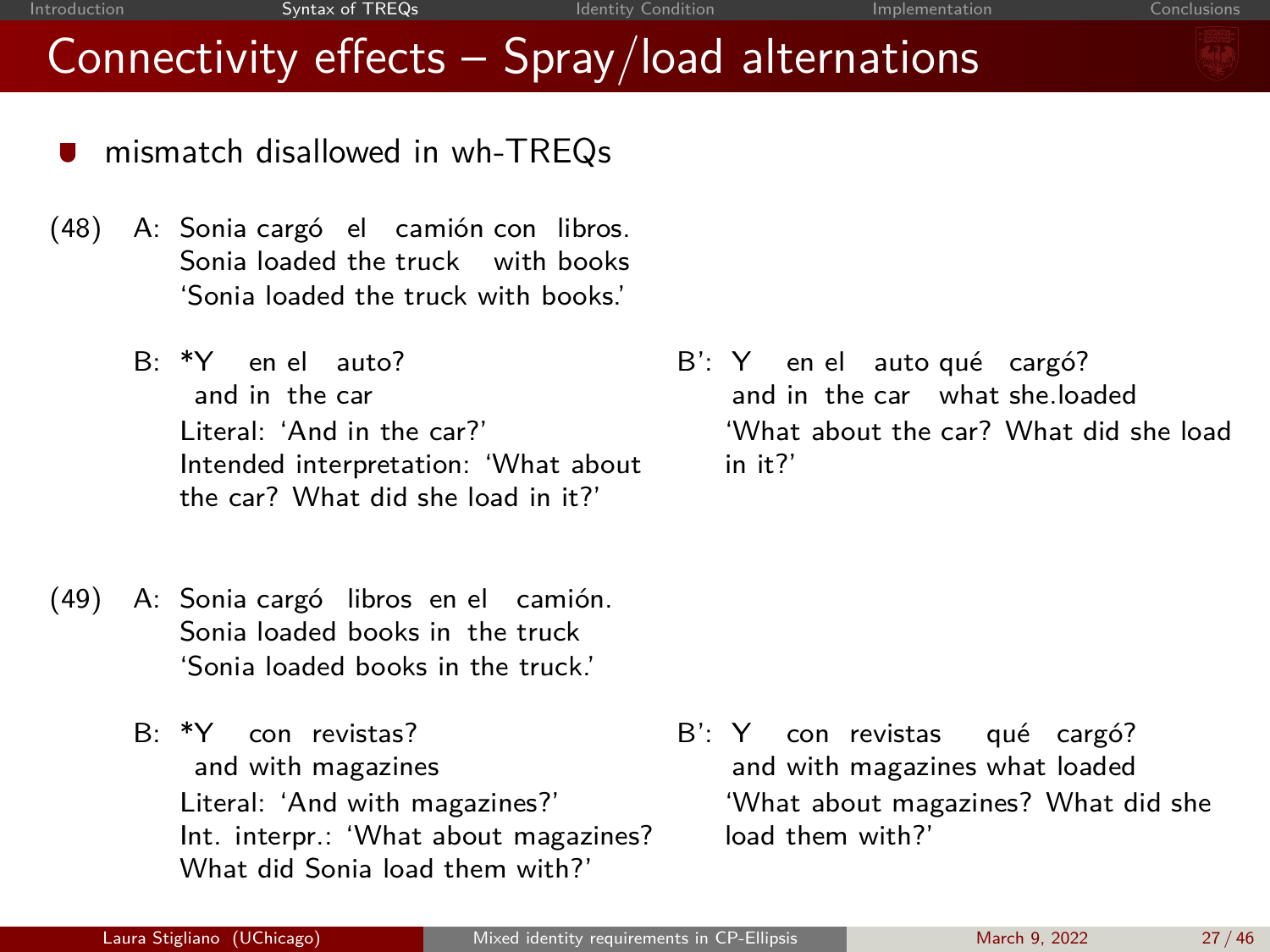- only structural matching is allowed
- (50) A: Sonia cargó libros en el camión. Sonia loaded books in the truck 'Sonia loaded books in the truck.'
	- B: Y revistas? and magazines Literal: 'And magazines?' Int. Interpretation: 'What about magazines? Where did she load them?'
- (51) A: Sonia cargó el camión con libros. Sonia loaded the truck with books 'Sonia loaded the truck with books.'
	- B: Y con revistas? and with magazines Literal: 'And with magazines?' Interpretation: 'What about magazines? What did she load with them?'

B': Y and in the car en el auto? Literal: 'And onto the car?' Int. Interpretation: 'What about the car? What did she load there?'

B': Y el auto? and the car Literal: 'And the car?' Interpretation: 'What about the car? What did she load it with?'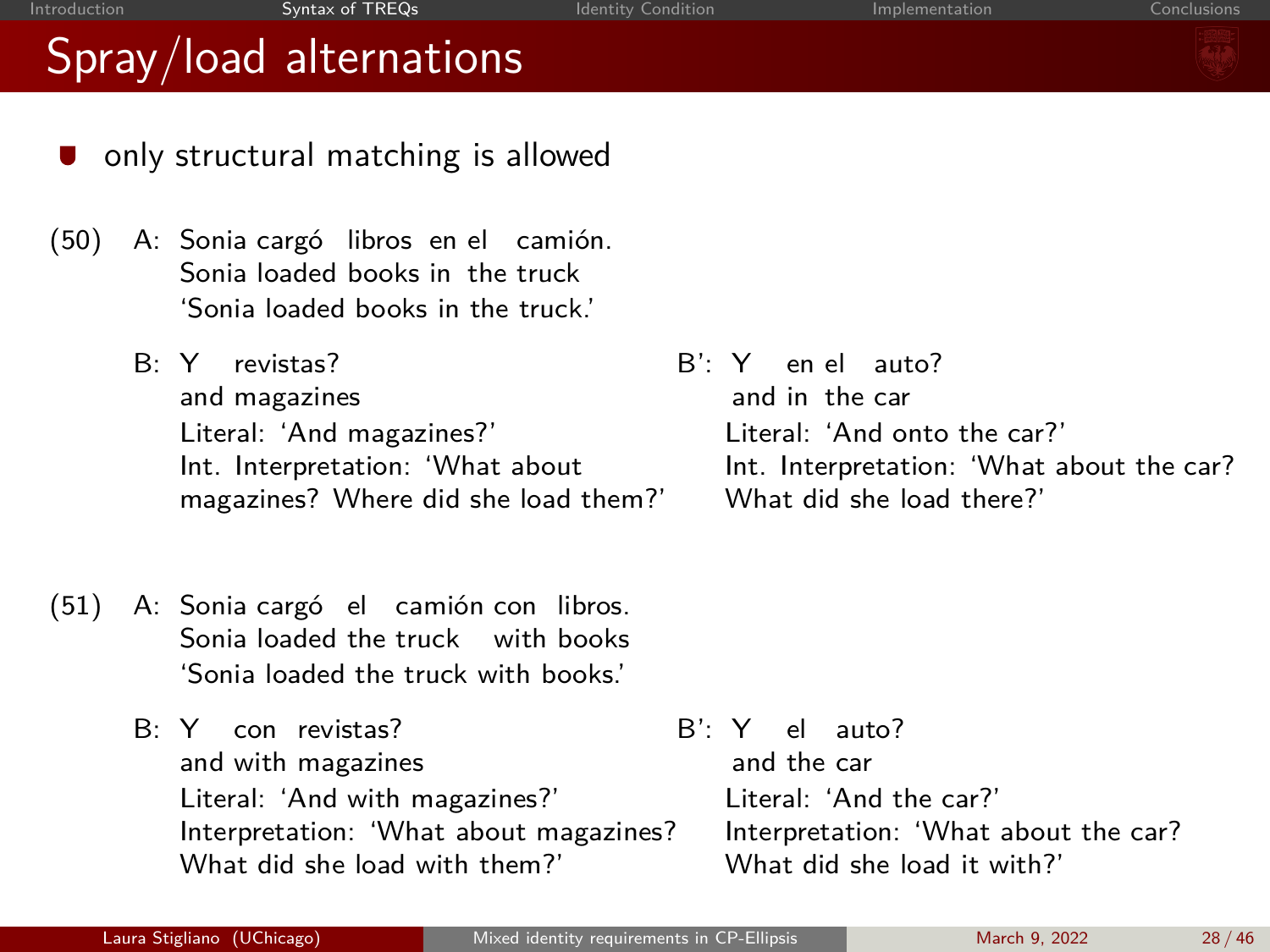| Introduction | Syntax of IREQs | <b>Identity Condition</b> | Implementation | Conclusions |
|--------------|-----------------|---------------------------|----------------|-------------|
|              | Interim summary |                           |                |             |
| Summarv      |                 |                           |                |             |

 $T<sub>0</sub>$ 

### ummary.

- wh-TREQs are the result of ellipsis
- the ellipsis site contains a wh-question  $\blacksquare$
- the remnant is topicalized out of the ellipsis site
- some kind of syntactic identity/isomorphism is needed

### Proposal:

(52) B: Y and [Bruno] Bruno ⟨qu´e*<sup>i</sup>* ⟨what comi´o ate t*i*⟩? ⟩ 'And Bruno what did he eat?' DP[Top] Bruno Top' Top[E] CP DP qu´e 'what' C' C ... ... V comi´o 'ate' → CP-Ellipsis Laura Stigliano (UChicago) [Mixed identity requirements in CP-Ellipsis](#page-0-0) March 9, 2022 29 / 46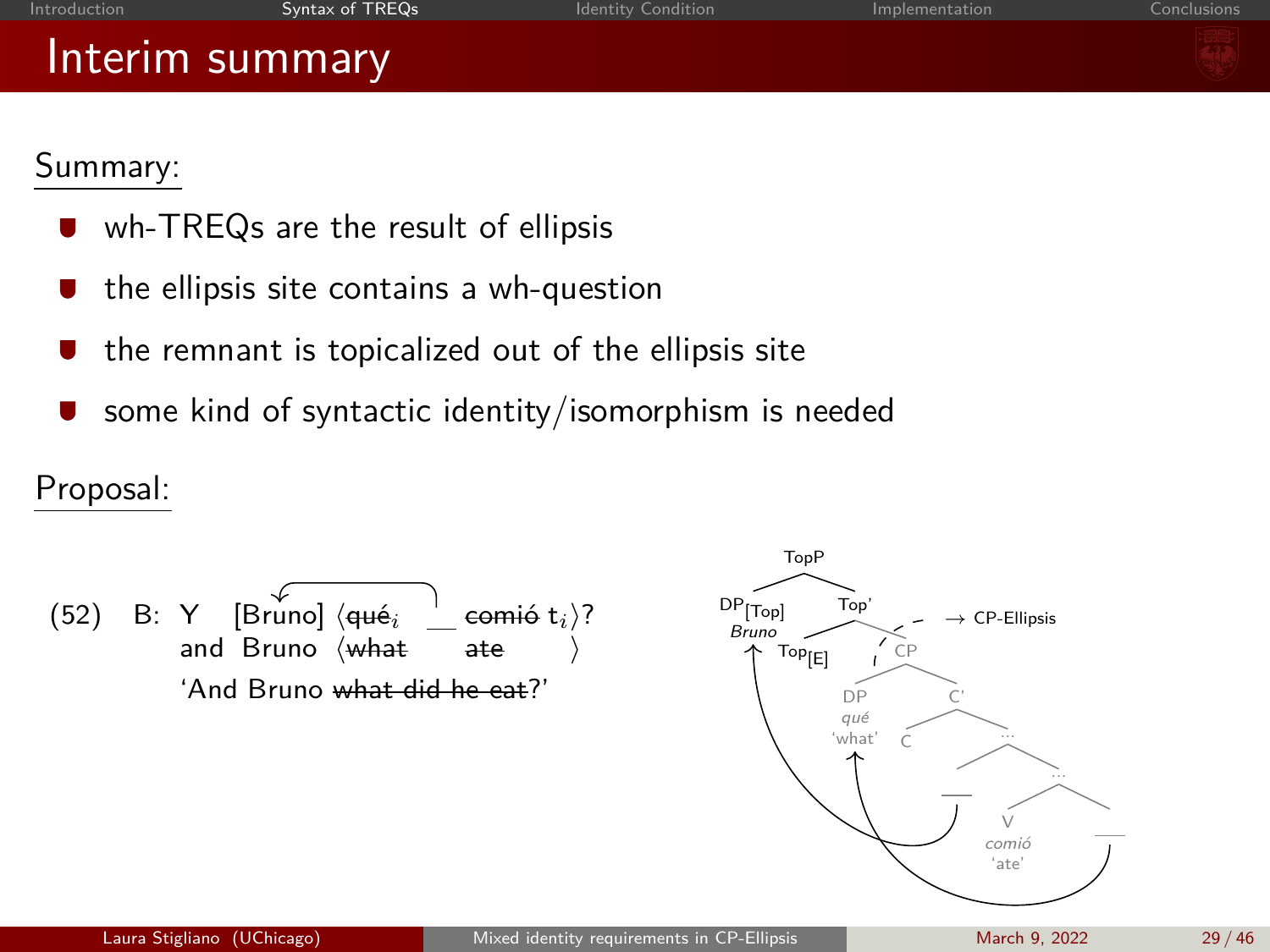## <span id="page-29-0"></span>**3. The identity condition**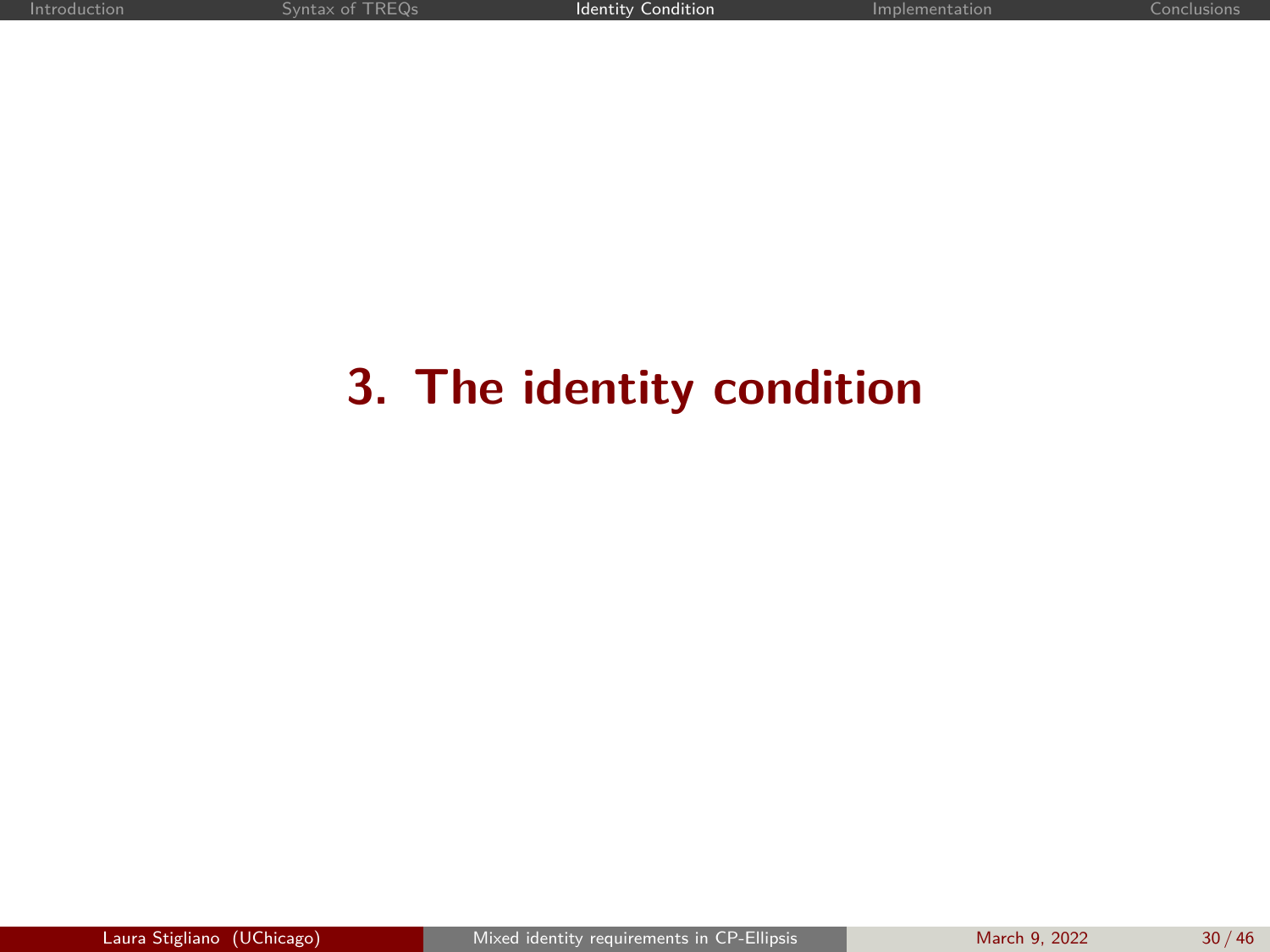

- **syntactic identity** is necessary to license ellipsis in TREQs
	- island sensitivity
	- connectivity effects (voice mismatches, spray/load alternations)
- **problem** for a strict syntactic identity account
	- (53) A: Sonia comió **pizza** Sonia ate **pizza**  $R \cdot Y$ and Bruno <del>what ate</del> Bruno <del>qué</del> comió? 'Sonia ate pizza' 'And Bruno?'
		- qué 'what' gets deleted its correlate is the NP pizza 'pizza'
		- qu´e 'what' and pizza 'pizza' are **not** syntactically identical

Claim: syntactic identity is required to license ellipsis of material **inside the TP** but not of material **above the TP**  $\rightarrow$  mixed identity requirements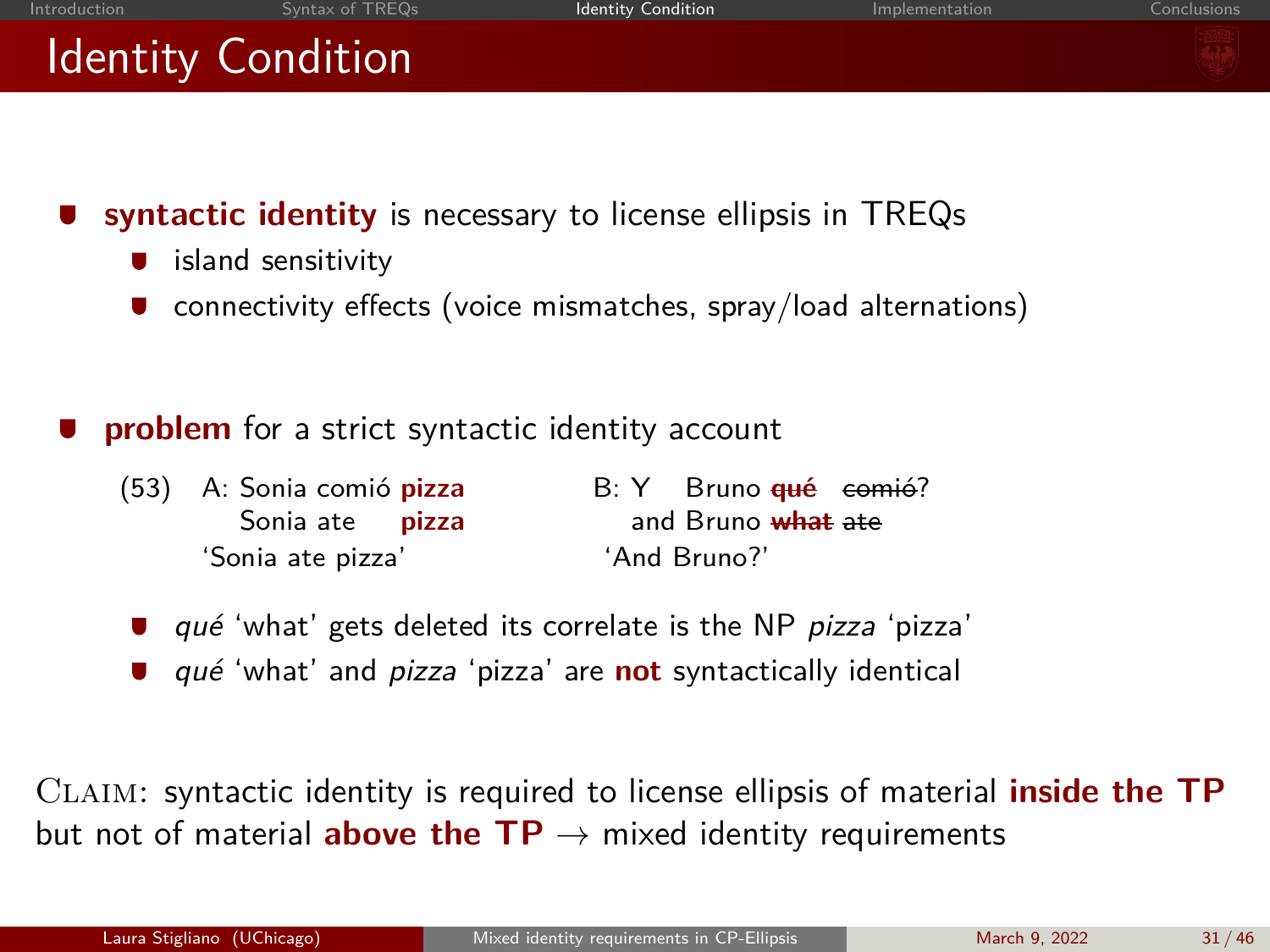## Lack of identity above the TP

- anything between the CP and the TP can be elided, as long more general, pragmatic conditions are not violated
	- there is no context where wh-TREQs are impossible but their non-elliptical counterparts are possible  $\rightarrow$  **empirical question**
- Sprouting
- (54) A: Sonia comió. Sonia ate 'Sonia ate.'
	- B: \*Y pizza? and pizza Literal: 'And pizza?' Intended interpretation: 'What about pizza? Who ate that?'
- (55) A: Sonia comió. Sonia ate 'Sonia ate.'
	- $B: \#Y$  pizza, quién comió? and pizza who ate 'And pizza, who ate?'

- $\rightarrow$  cf. sluicing
- (56) a. Sonia comió pero no sé qué. Sonia ate but not know what 'Sonia ate but I don't know what.'
- b. Sonia comió pero no sé qué comió. Sonia ate but not know what ate 'Sonia ate but I don't know what she ate.'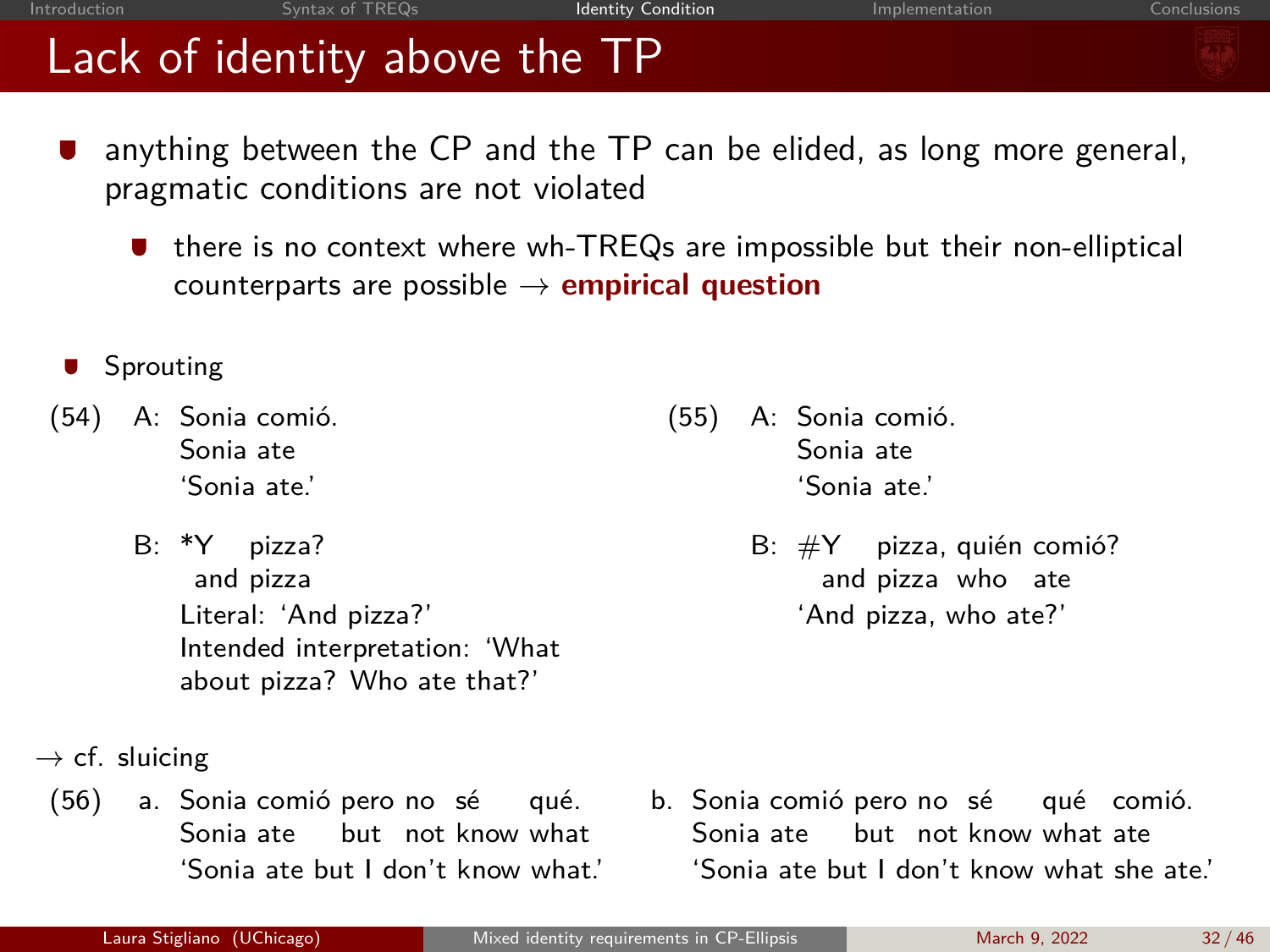## Lack of identity above the TP

- Numerals
- (57) A: Sonia comió tres pizzas. Sonia ate three pizzas 'Sonia ate three pizzas.'
	- B: Y Bruno? and Bruno Literal: 'And Bruno?' Intended interpretation: 'What about Bruno? How many pizzas did he eat?'
	- $A \cdot D$ os two

'Two.'

- (58) A: Sonia comió pizzas. Sonia ate pizzas 'Sonia ate pizzas.'
	- B: Y and Bruno Bruno? Possible: What about Bruno? What did he eat? Impossible: What about Bruno? How many pizzas did he eat?
	- $A \cdot *D$ os two 'Two.'

(59) A: Sonia comió pizzas. Sonia ate pizzas 'Sonia ate pizzas.'

B: #Y and Bruno how.many pizzas he.ate Bruno cuántas (pizzas) comió? 'As for Bruno, how many pizzas did he eat?'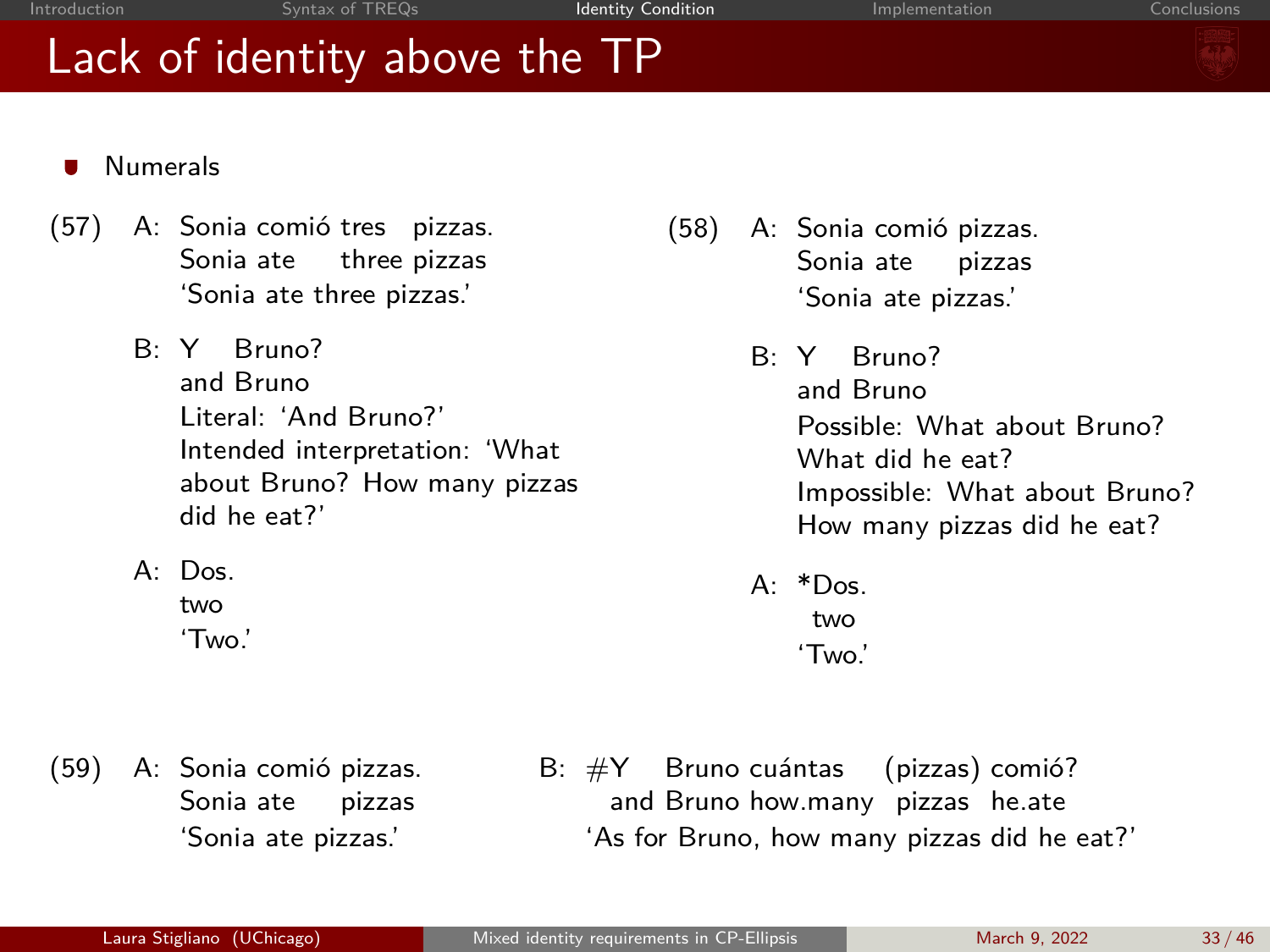## Lack of identity above the TP



- Indefinites
- (60) A: Sonia comió algo. Sonia ate something 'Sonia ate something.'
	- B: \*Y and salad ensalada? Literal: 'And salad?' Intended interpretation: 'What about salad? Who ate that?'
	- B': \*Y Bruno? and Bruno Literal: 'And Bruno?' Intended interpretation: 'What about Bruno? What did he eat?'
- $(61)$  A: Sonia comió algo. Sonia ate something 'Sonia ate something.'
	- $B: \#Y$  ensalada quién comió? and salad who ate 'And as for salad, who ate that?'
	- $B'$ :  $\#Y$  Bruno qué comió? and Bruno what he.ate 'And as Bruno, what did he eat?'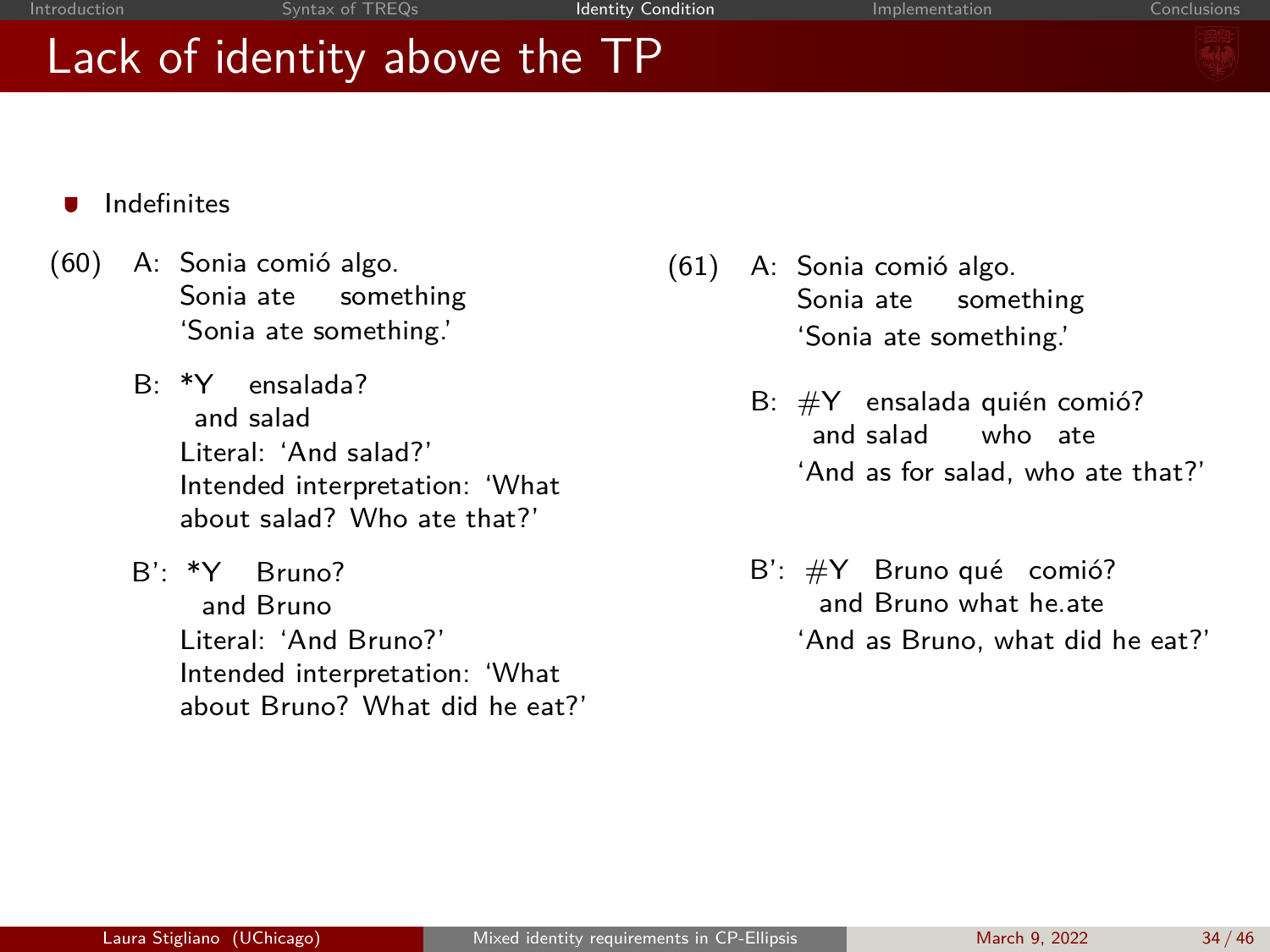## Interim Summary



### Summary:

- syntactic identity is necessary to license ellipsis
	- islands, connectivity effects
- a strict syntactic identity approach is too strong
	- qué 'what'  $\neq$  pizza 'pizza'

Implications:

- $\rightarrow$  syntactic identity licenses ellipsis of the TP
- $\rightarrow$  no identity is required above the TP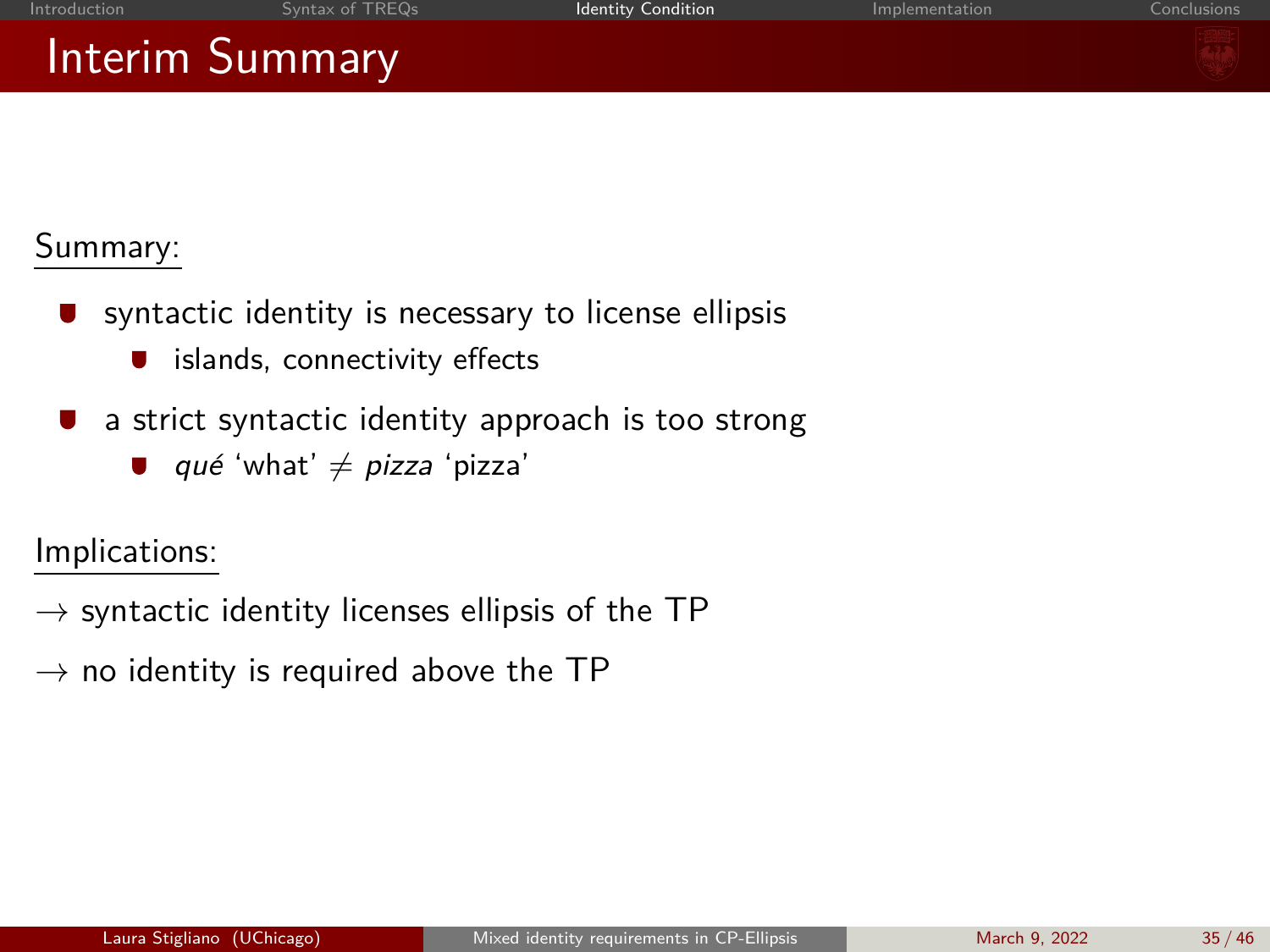## <span id="page-35-0"></span>**4. Implementation**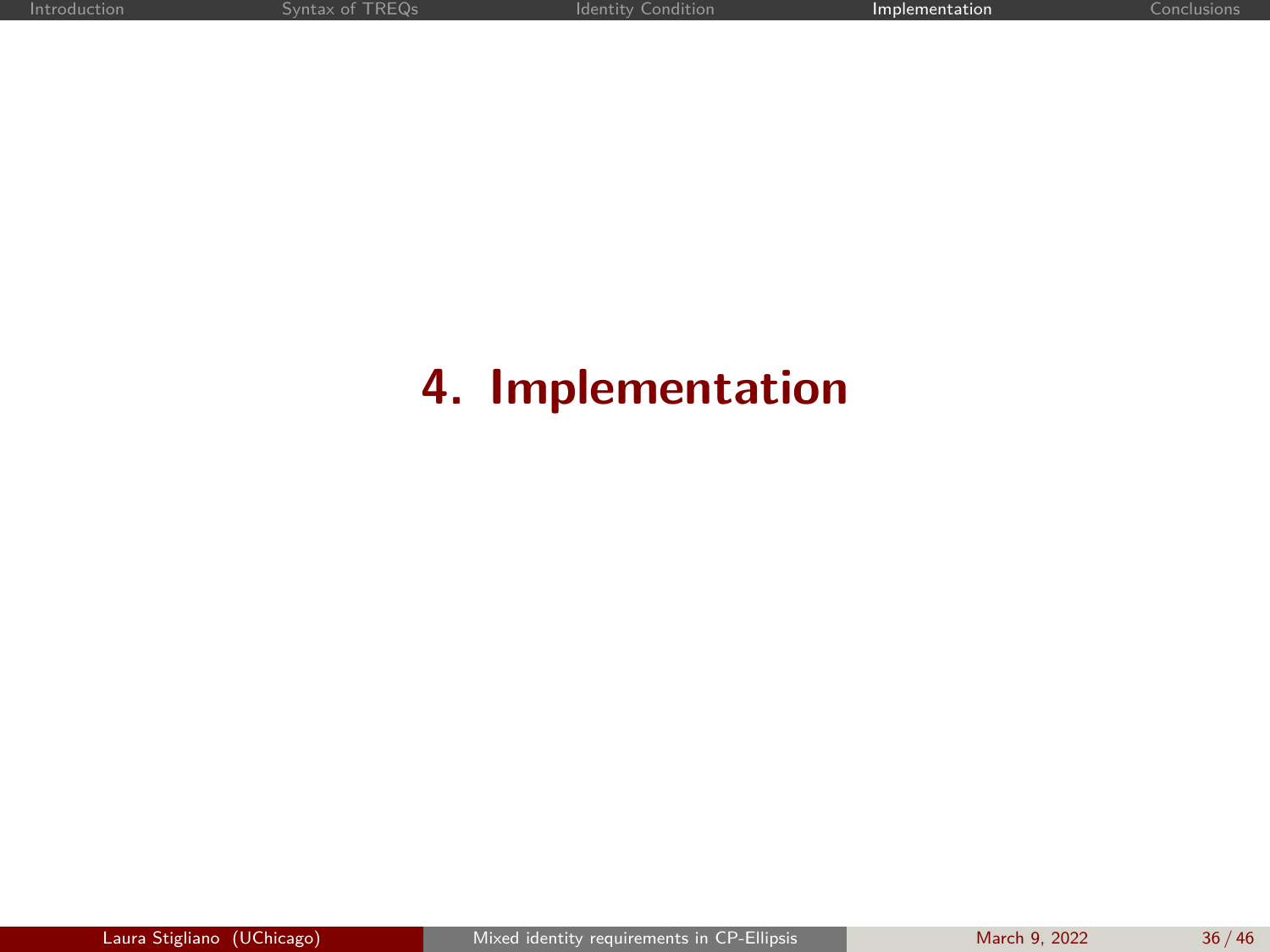

two [E]-features that impose different identity conditions  $\rightarrow$  [E $^{syn}$ ] and [E] Aelbrecht (2010): for each elliptical phenomenon there is a specific [E]-feature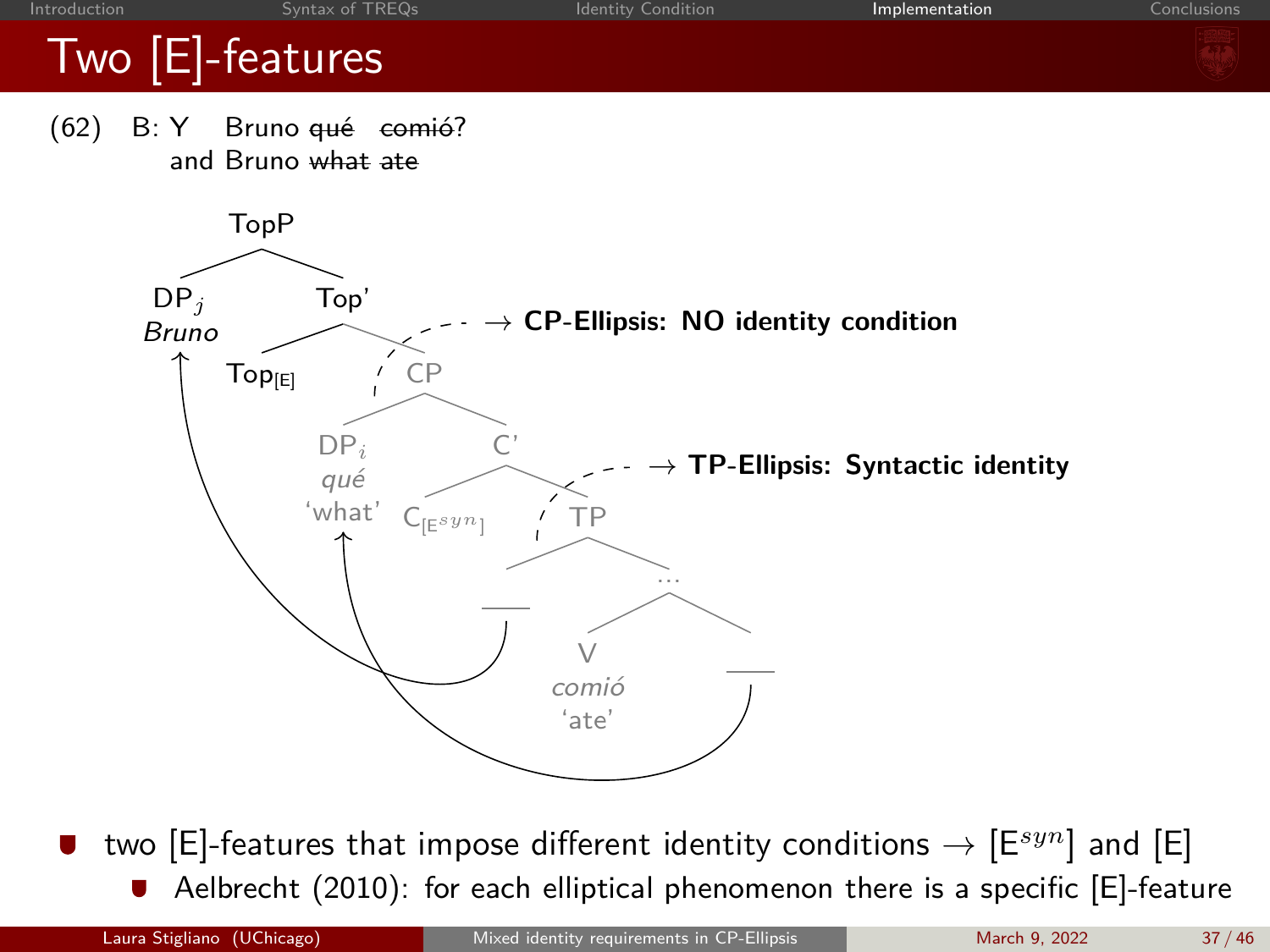## Two [E]-features

- selectional features: each [E]-feature is only compatible with certain heads
	- $\bullet$   $[{\sf E}^{syn}]$  is compatible with C
	- [E] is compatible with Top
- categorical features: each [E]-feature imposes different identity requirements
	- $\bullet$   $[{\sf E}^{syn}]$  imposes syntactic identity
	- [E] doesn't require any identity

Implications:

- $\rightarrow$  CP-Ellipsis **depends on** TP-Ellipsis
- $\rightarrow$  TP-Ellipsis can occur **independently** 
	- inflectional features: category feature the ellipsis licensor (Aelbrecht 2010)
		- [E] is licensed if it establishes a checking relation with [E*syn*]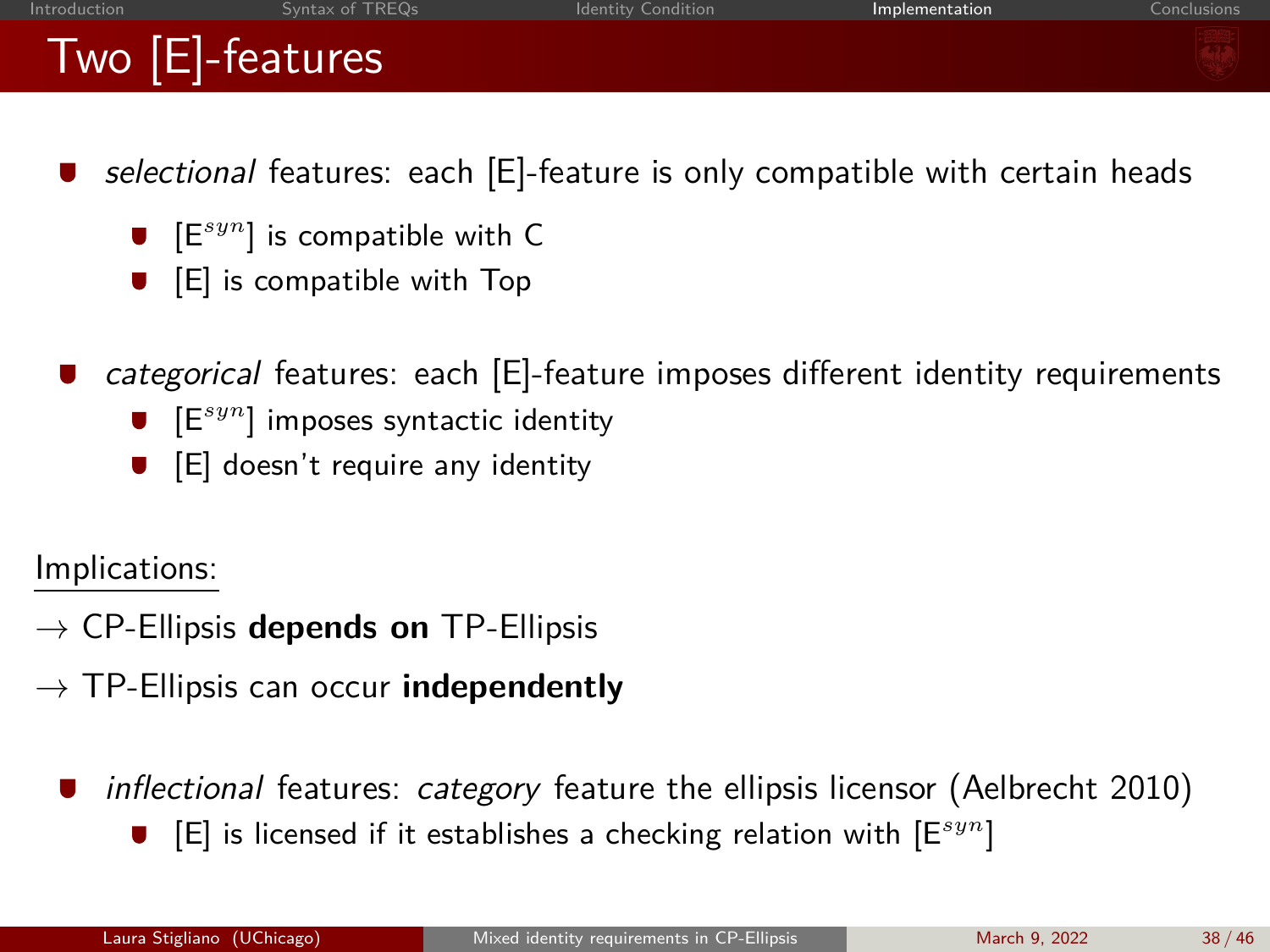## Prediction: TP-Ellipsis is independent

Prediction:

- **J** sluicing-like cases with two remnants (i.e. a wh-phrase and a topicalized  $XP$ )
- (63) A: Sonia comió pizza. Sonia ate pizza 'Sonia ate pizza.'
	- B: Y Bruno qué? and Bruno what Literal: 'And Bruno what?' Interpretation: 'What about Bruno? What did he eat?'
	- A: Pasta
- (64) A: Sonia comió pizza. Sonia ate pizza 'Sonia ate pizza.'
	- B: Y ensalada quién? and salad who Literal: 'And salad who?' Interpretation: 'What about salad? Who ate that?'
	- A: Bruno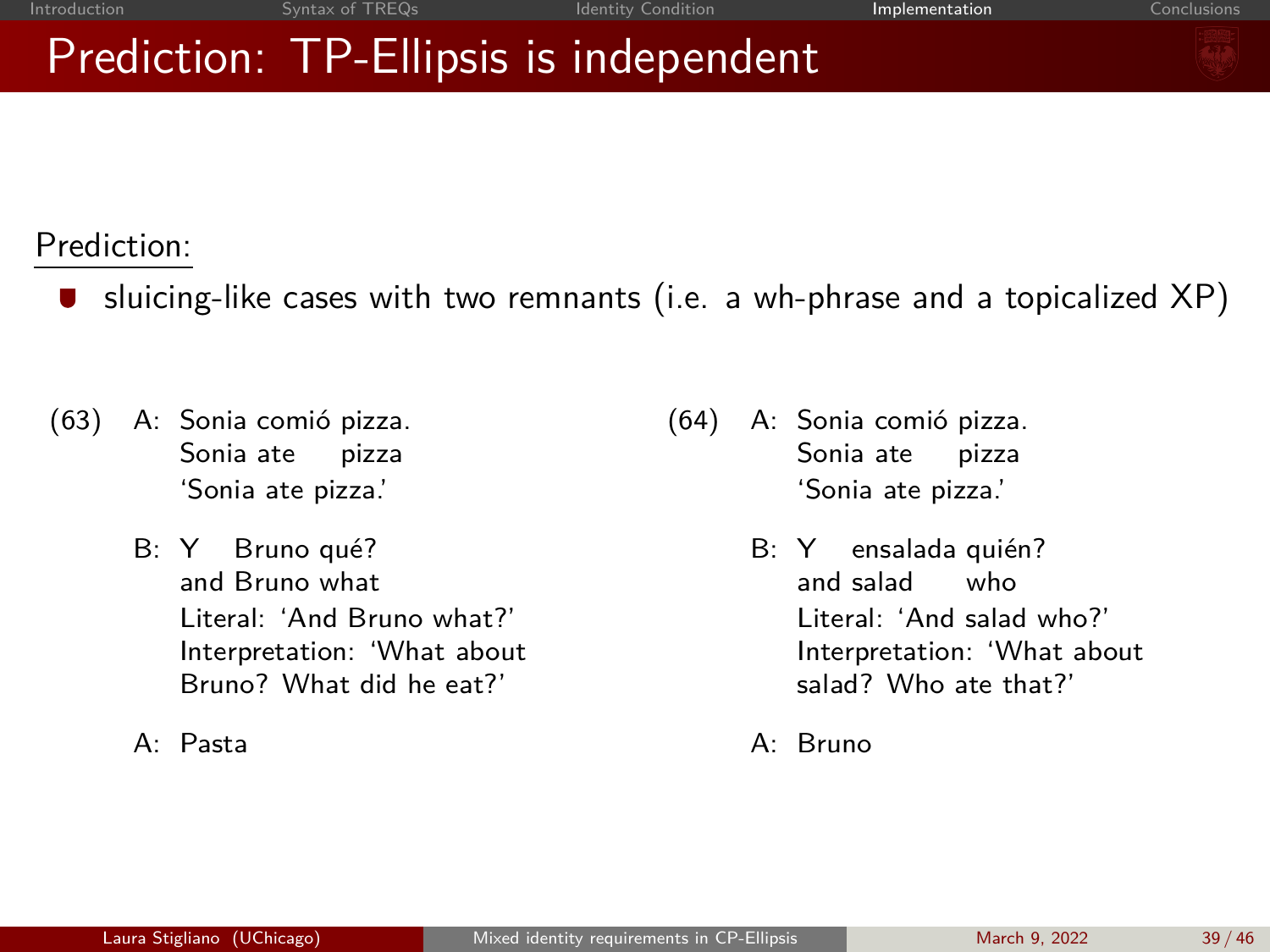

each [E]-feature consists on different feature bundles

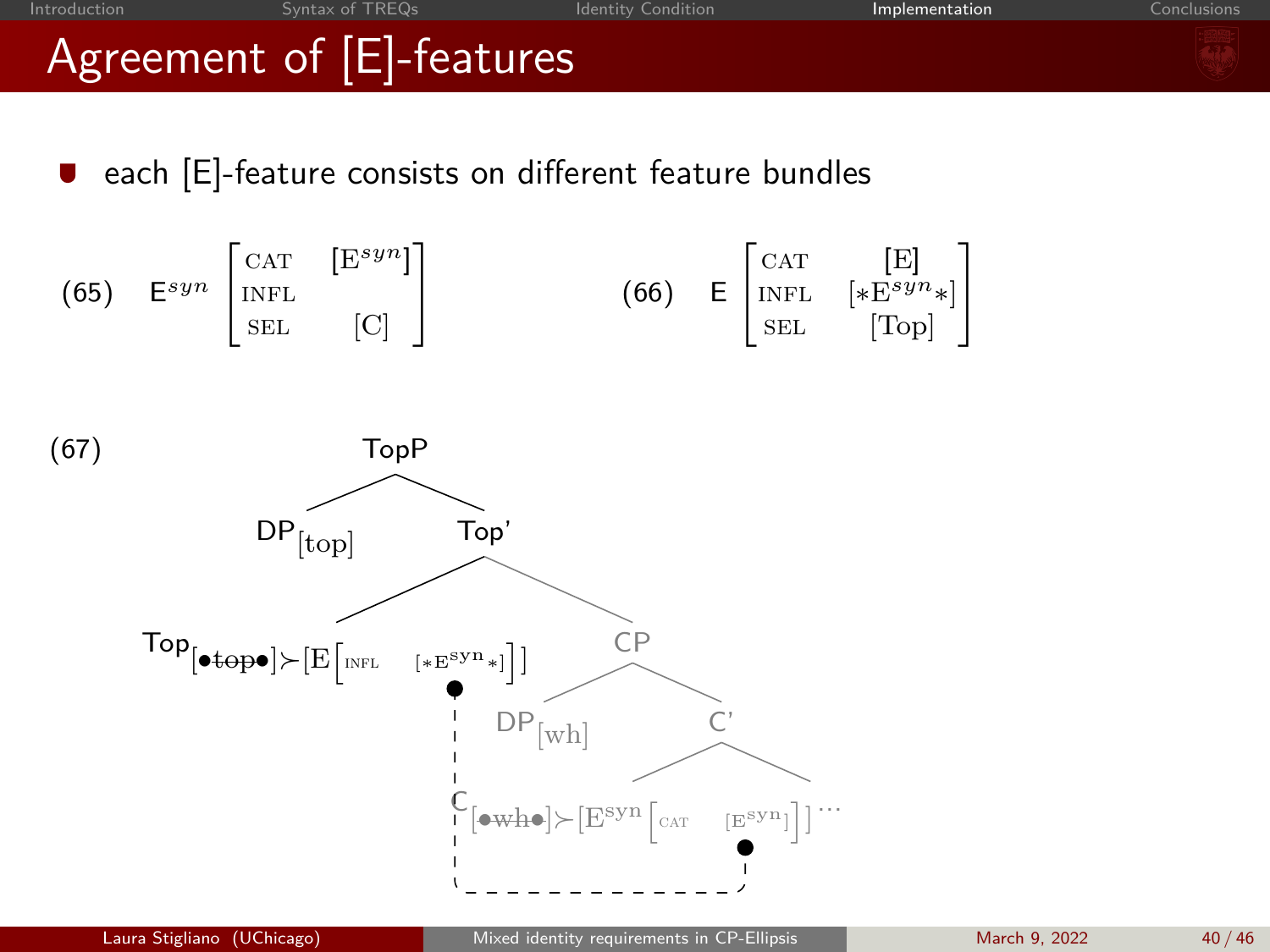## Derivation of CP-Ellipsis

- [E*syn*] on C triggers ellipsis of its complement (i.e. the TP) and imposes syntactic identity
	- Stigliano (2022): deletion is done head-by-head for all the heads except those [F]-marked or [Top]-marked, which are not deleted
- [E] on Top triggers ellipsis of its complement (i.e. the CP) without imposing any identity requirements

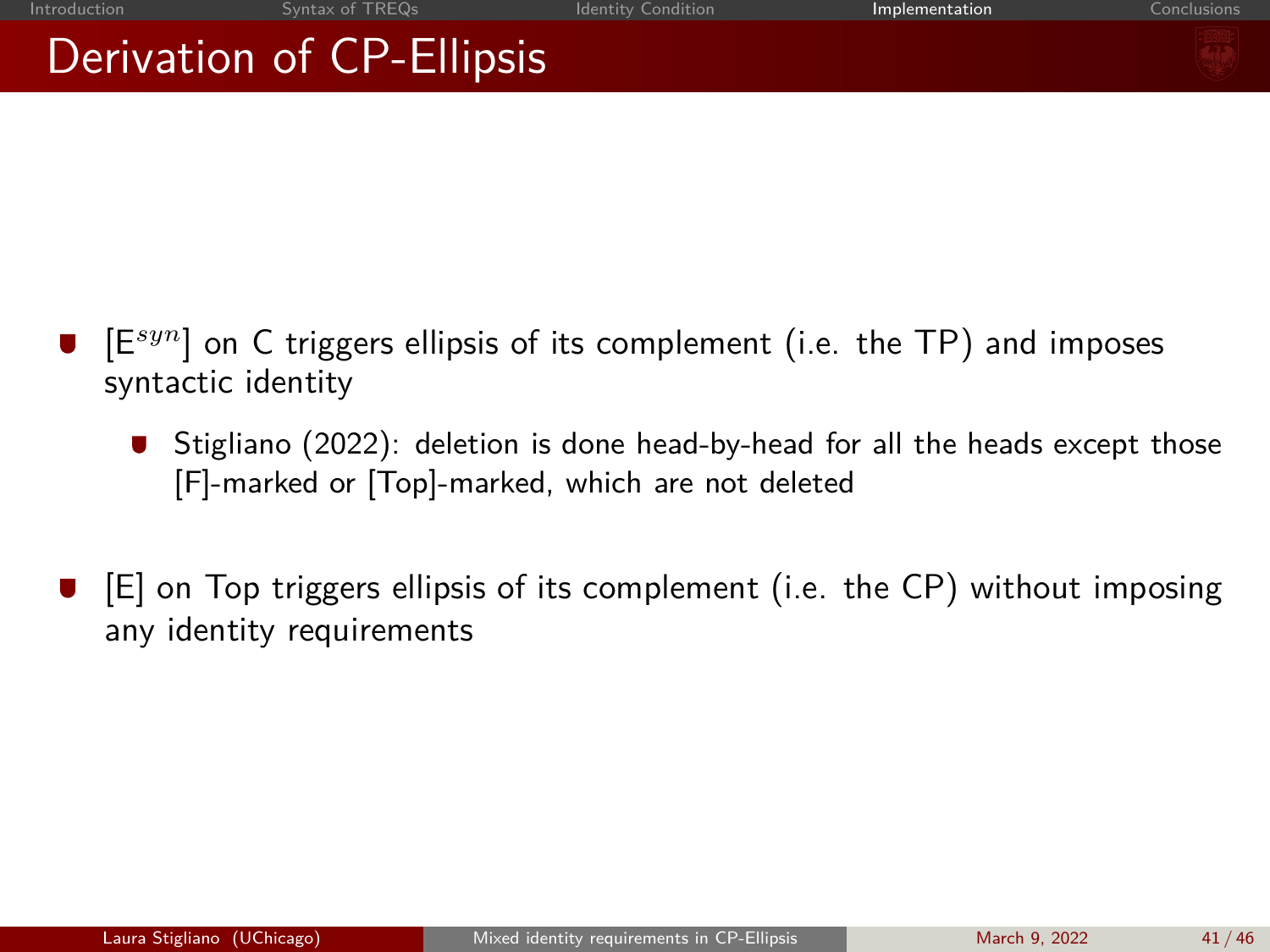## Step-by-step derivation of wh-TREQs



(69) Step 2: TP-Ellipsis

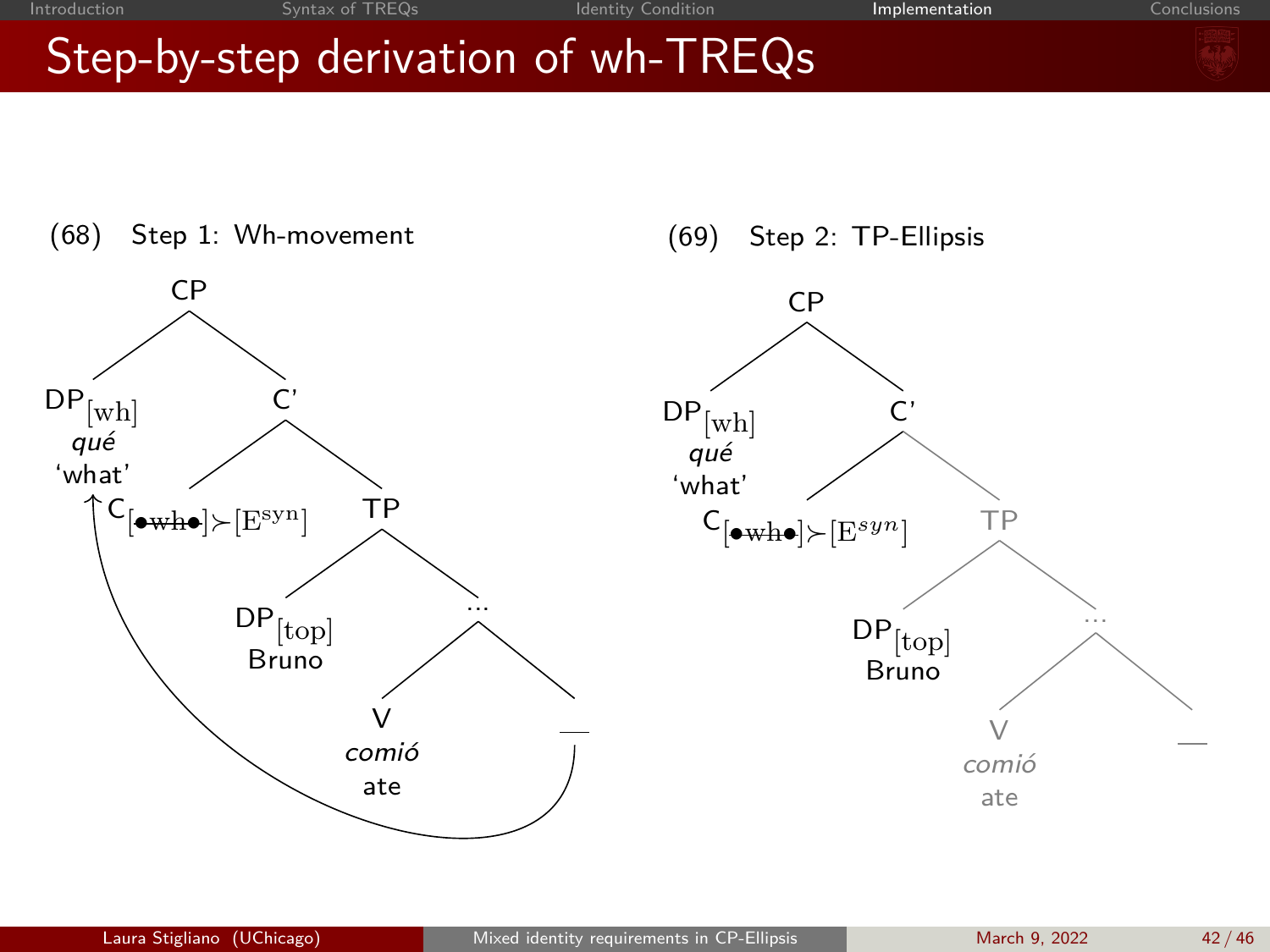## Step-by-step derivation of wh-TREQs



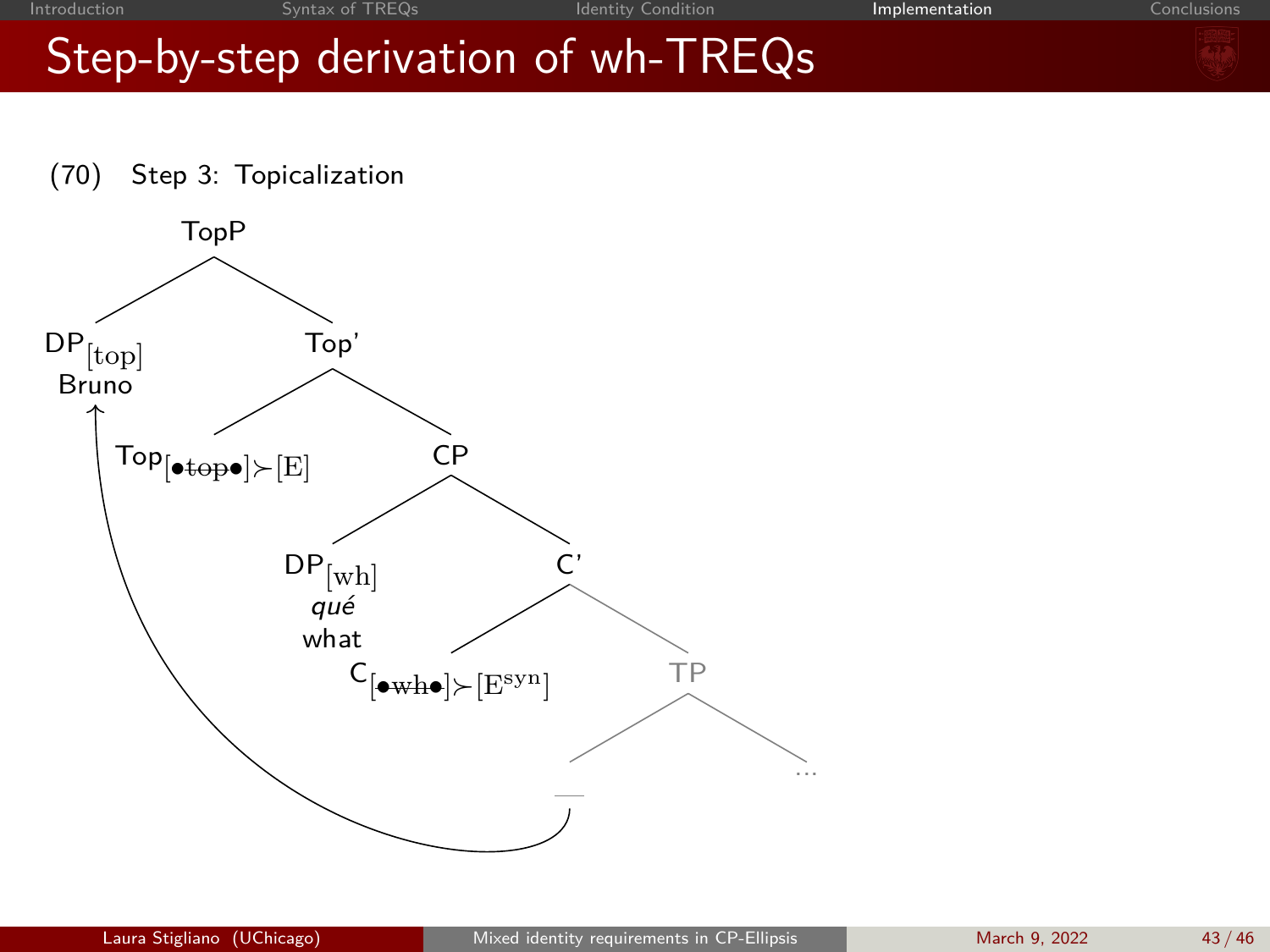## Step-by-step derivation of wh-TREQs

(71) Step 4: CP-Ellipsis

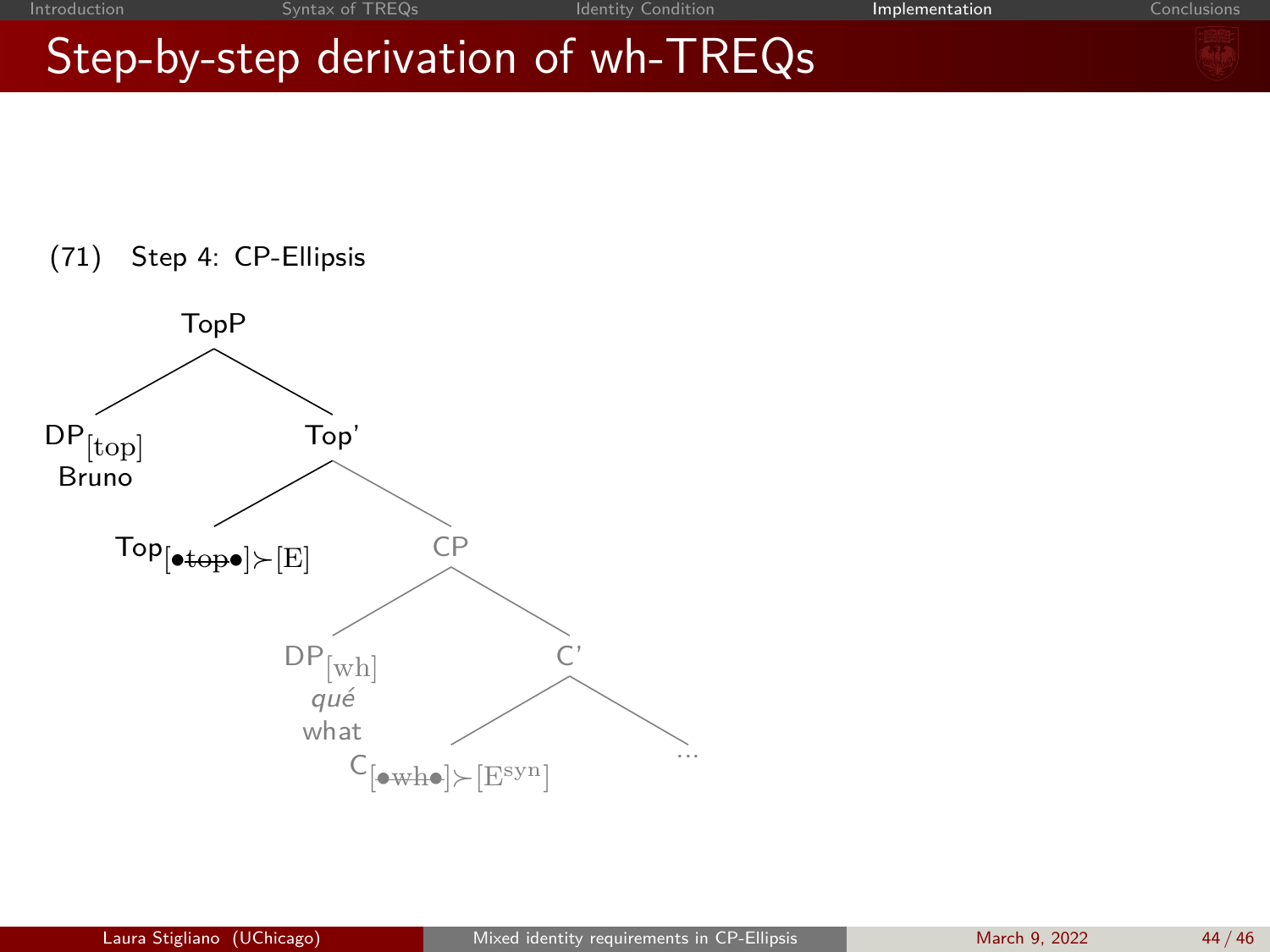## <span id="page-44-0"></span>**Conclusions**

### Summary:

- understudied type of ellipsis **TREQs** (Topic Elided Remnant Questions)
- root wh-TREQs consist of **ellipsis of a wh-question** from which a Contrastive Topic has moved, escaping deletion
- **syntactic identity** is necessary but also too strong  $\rightarrow$  a **more complex identity condition** is needed
- TREQs involve **two elliptical operations**  $\rightarrow$  triggered by two different [E]-features

### Open Questions/Future (and ongoing) Research:

- How do different [E]-features interact more generally?
- Apply the idea of ellipsis involving more than one [E]-feature more generally?
	- **Explain why some languages lack VPE?**
- What's the locus of crosslinguistic variation?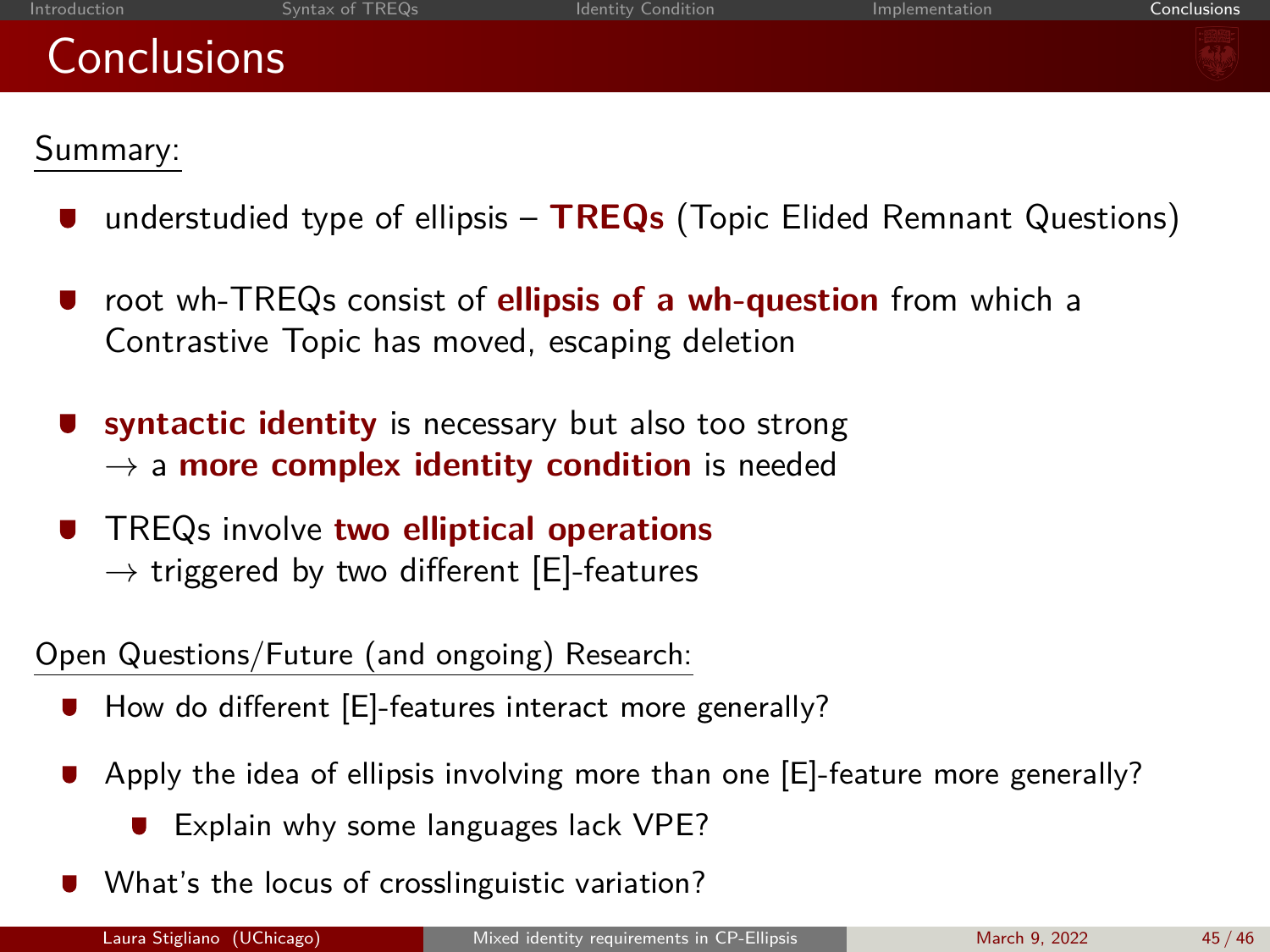# <span id="page-45-0"></span>THANKS!

Contact: laurastigliano@uchicago.edu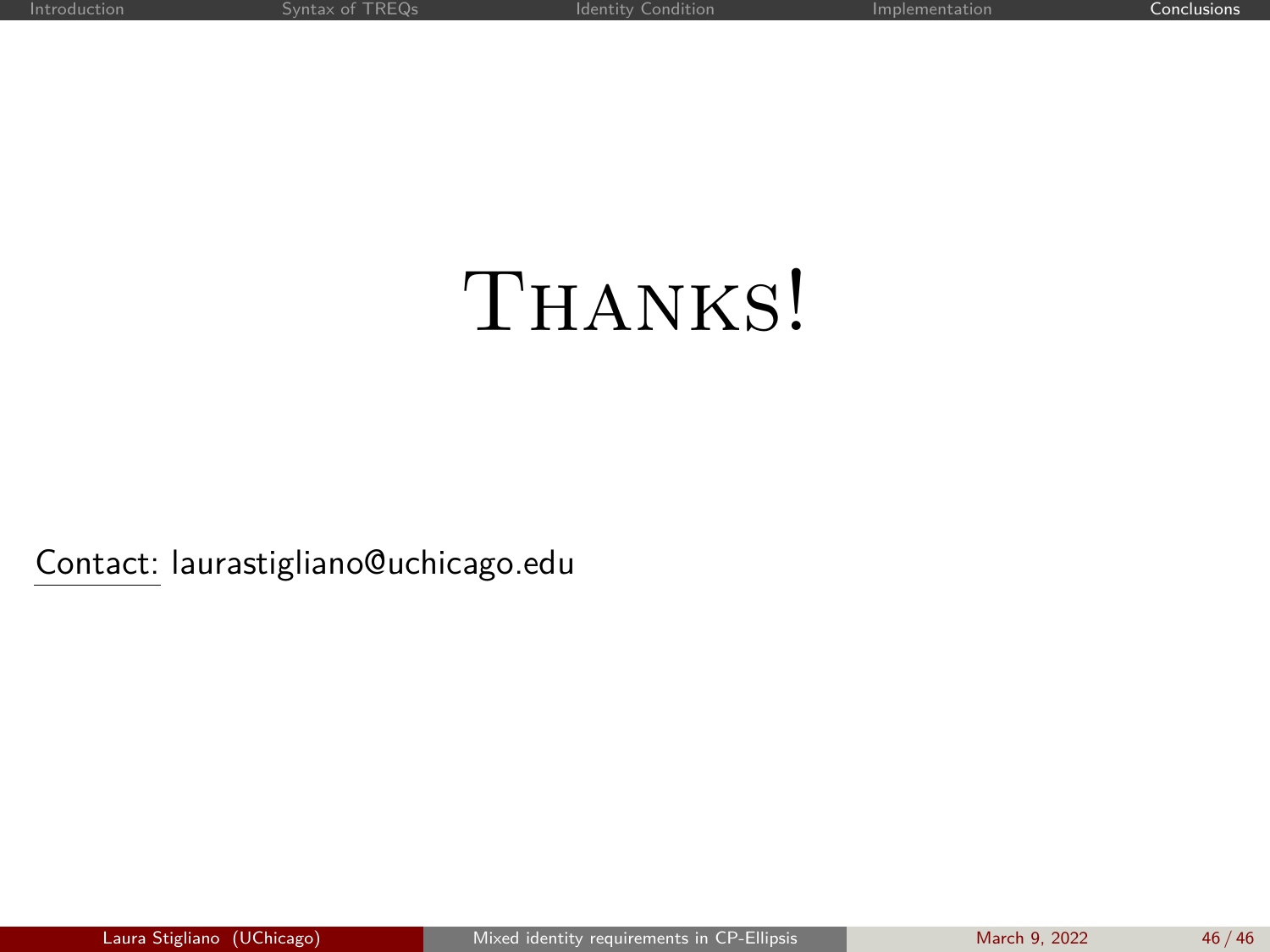- (72) a. Sonia comió pizza, pero Bruno, no sé. Sonia ate pizza but Bruno not know Literal: 'Sonia ate pizza, but Bruno, I don't know.' Intended: 'Sonia ate pizza, but I don't know what Bruno ate.'
	- b. Sonia comió pizza, pero ensalada, no sé. Sonia ate pizza but salad not know Literal: 'Sonia ate pizza, but salad, I don't know.' Intended: 'Sonia ate pizza, but I don't know who ate salad.'

(73) Sonia comió pizza, pero [Bruno<sub>top</sub>] no sé Sonia ate pizza but Bruno not I.know  $\zeta_{\mathsf{F-site}}$  **qué**<sub>*i*</sub> what  $\mathsf{comi\'o}\; \mathsf{t}_i \rangle.$ ate 'Sonia ate pizza, but Bruno, I don't know what he ate.'

(74) \*Sonia comió pizza pero no sé Sonia ate pizza but not I.know salad [ensalada<sub>top</sub>] quién comió. who ate Intended: 'Sonia ate pizza, but I don't know who ate salad.'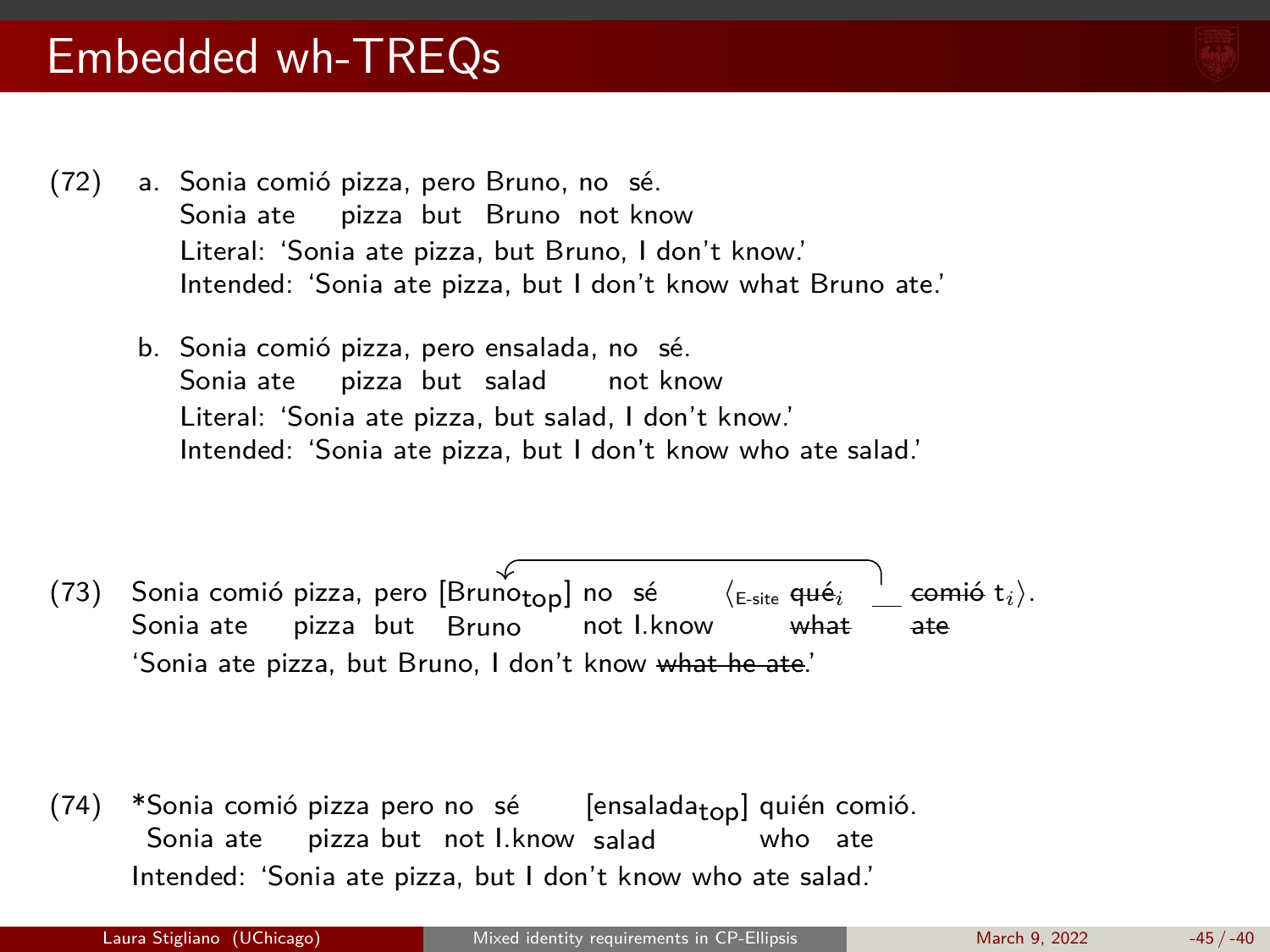

?

### IOs

- (75) [A Bruno], quién le to Bruno who DAT gave pizza dio pizza  $^{\prime}$  ? 'As for Bruno, who gave him pizza?'
- (76) A: Sonia le dio una pizza a Ana. Sonia CL gave a pizza to Ana 'Sonia gave a pizza to Ana.'
	- B: Y a Bruno? and to Bruno Literal: 'And Bruno?' Interpretation: 'What about Bruno? Who gave him a pizza?'
- Predicate-argument adjectives
- (77) [Azul], quién pintó el auto blue who painted the car 'Who painted the car blue?'
- (78) A: Sonia pintó el auto rojo. Sonia painted the car red 'Sonia painted the car red.'
	- B: Y azul? and blue Literal: 'And blue?' Interpretation: 'What about blue? Who painted the car blue?'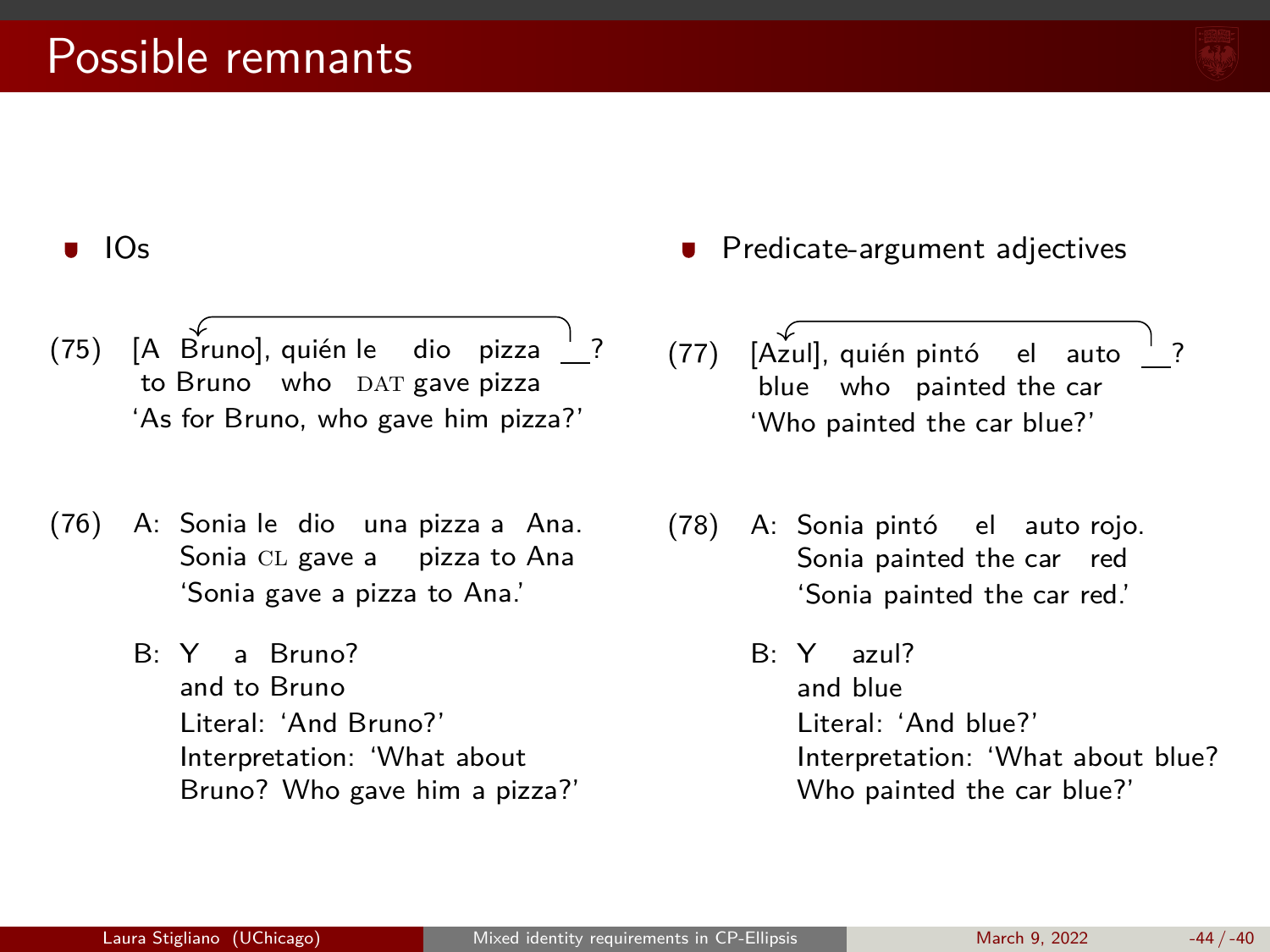

- Frequency adverbs
- (79) [Ocasionalmente], quién corre occasionally who runs ? 'As for occasionally, who runs occasionally?'
- (80) A: Sonia corre siempre. Sonia runs always 'Sonia always runs.'
	- B: Y and occasionally ocasionalmente? Literal: 'And occasionally?' Int.: 'What about occasionally? Who runs occasionally?'
- Manner adverbs
- (81) [Rápido], quién corre fast who runs ? 'As for fast, who runs fast?'
- (82) A: Sonia corre despacio. Sonia runs slow 'Sonia runs slow.'
	- B: Y and fast rápido? Literal: 'And fast?' Interpretation: 'What about fast? Who runs fast?'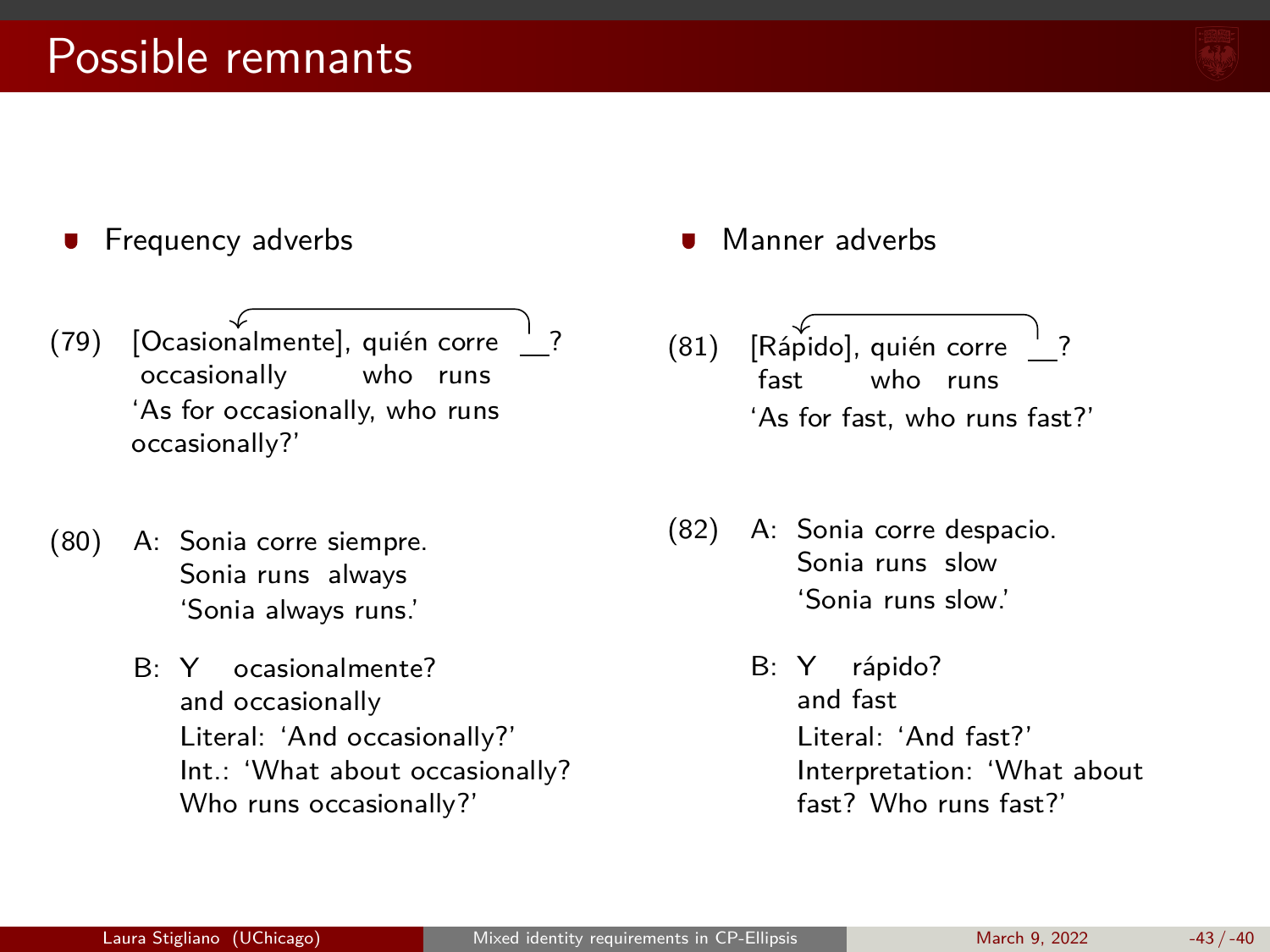

### (83) Typology of C heads for Spanish:

$$
\begin{array}{ll} \text{a.} & \mathsf{C}_{\left[\mathbf{E}^\text{syn}\right]} \text{ and } \mathsf{C}_{\left[\bullet\text{wh}\bullet\right] \succ \left[\mathbf{E}^\text{syn}\right]} \longrightarrow \text{TP-Ellipsis} \\ \text{b.} & \mathsf{C}_{\left[\bullet\text{wh}\bullet\right]} \longrightarrow \text{wh-questions} \end{array}
$$

$$
\text{c.} \ \ \mathsf{C}_{[\text{E}^\text{syn}] \succ [\bullet \text{wh} \bullet]} \longrightarrow \text{not available in Spanish}
$$

### (84) Typology of Top heads for Spanish:

- a. Top $_{\lbrack \bullet \text{top} \bullet \rbrack > \lbrack E \rbrack \longrightarrow$  CP-Ellipsis (i.e. TREQs)
- b. Top $_{\text{[otrop]}} \longrightarrow$  topicalizations
- c. Top $_{\text{[E]}\succ \text{[otrop]}} \longrightarrow \text{not available in Spanish}$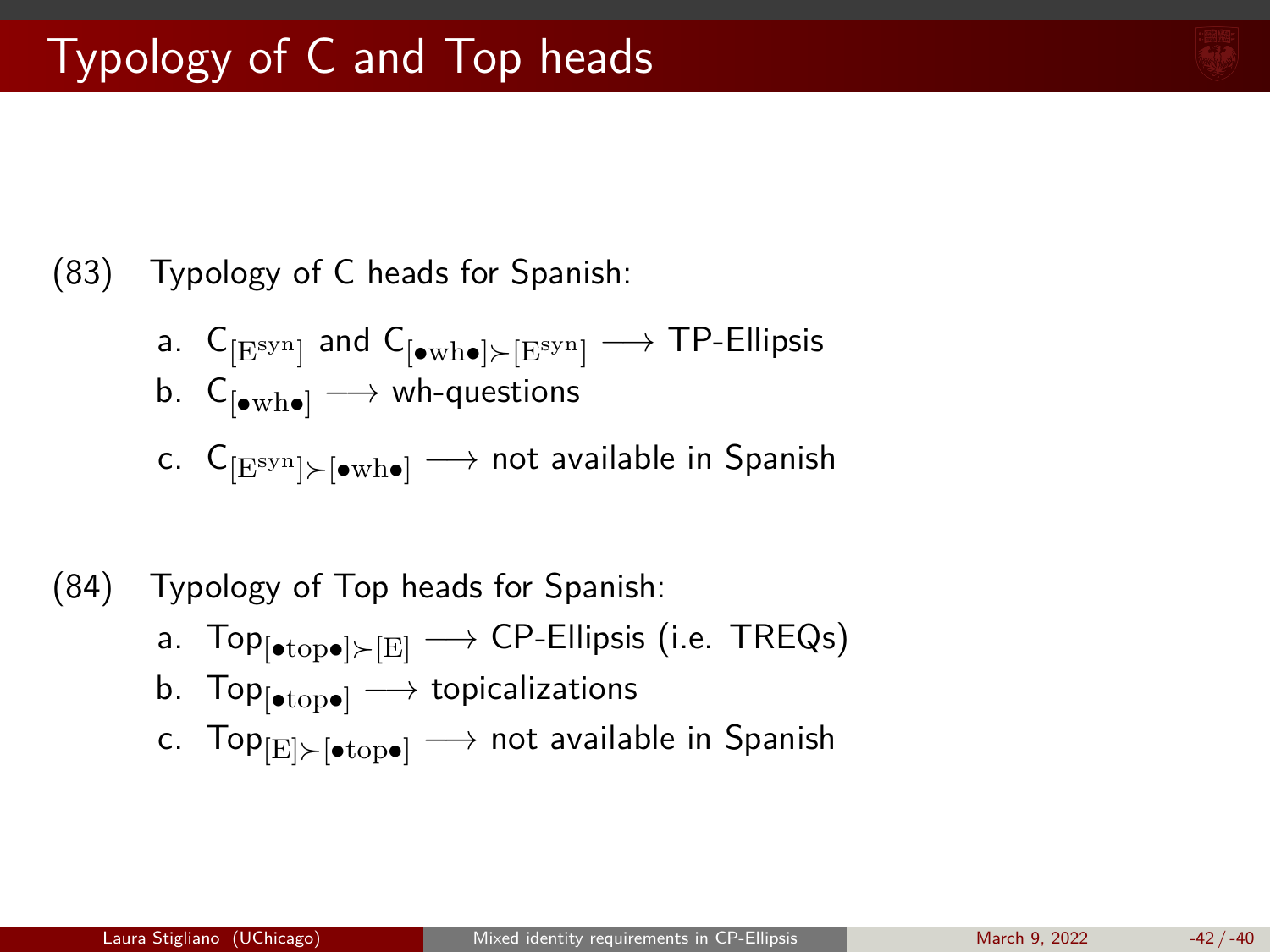

- (85) Assignment, licensing and phonology of [† *syn*] (adapted from Stigliano 2022):
	- a. Assign  $[\dagger^{syn}]$  to every head  $h$  in the complement of a head  $z_{[\text{Esyn}]}$  iff  $h$  is not dominated by an [F]-marked node or a [Top]-marked node.
	- b. A head  $h_{[\dagger^{\rm syn}]}$  is licensed iff it has an identical correlate  $h'$  in its antecedent A.
	- c. Delete the Q-feature on each head  $h_{[\dagger^{\text{syn}}]}.$
- (86) Identity (adapted from Saab 2010):
	- a. An abstract morpheme *α* is identical to another abstract morpheme *β* if and only if  $\alpha$  and  $\beta$  match all their semantic and syntactic features.
	- b. A root A is identical to a root B if and only if A and B share the same index.
- (87) Assignment, licensing and phonology of [†]:
	- a. Assign  $[\dagger]$  to the phrase XP in the complement of a head  $z_{\rm [E]}$ .
	- b. Delete the Q-features on all heads dominated by  $\mathsf{XP}_{[ \dagger ]}.$